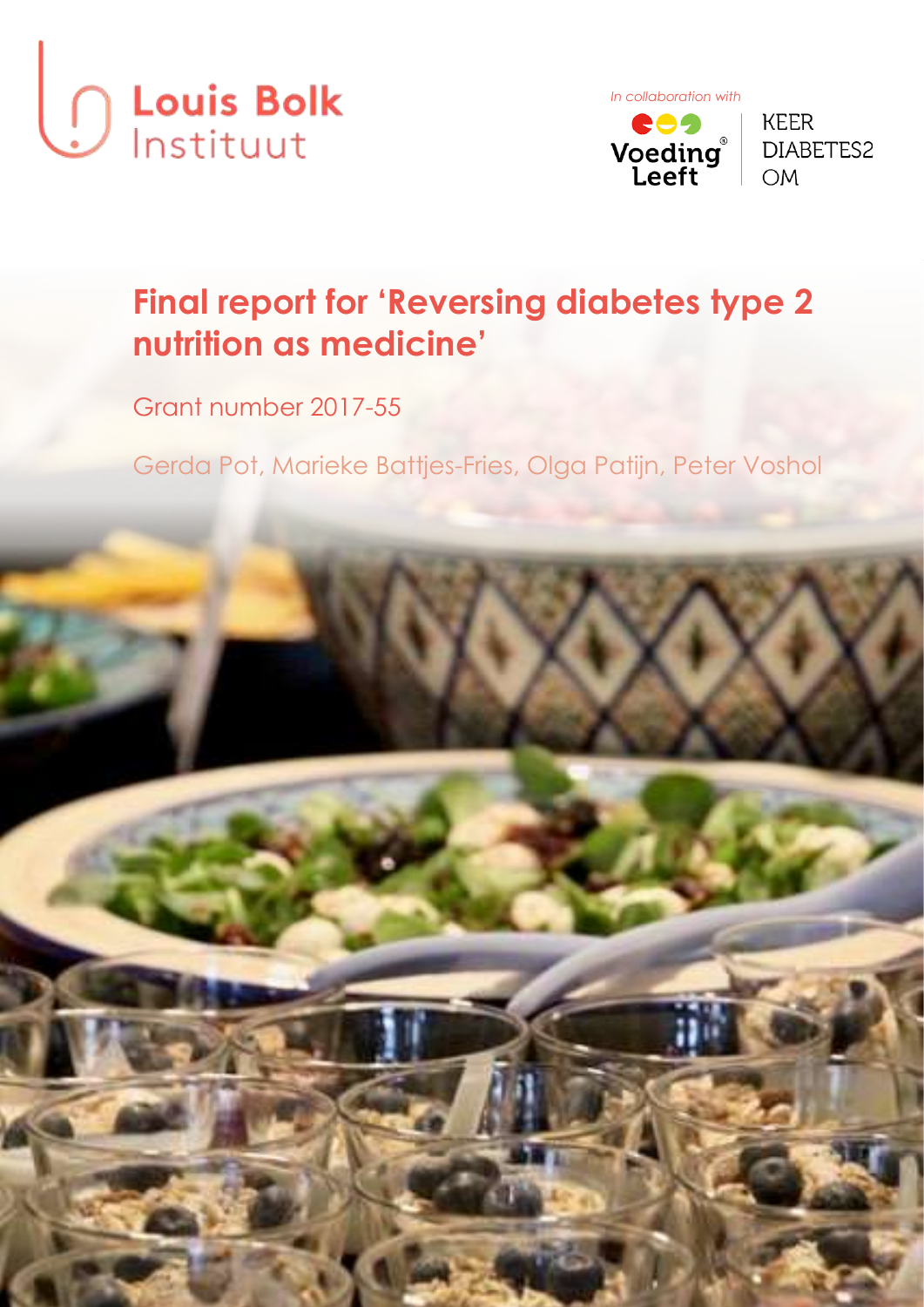© 2021 Louis Bolk Instituut

Final report for 'Reversing diabetes type 2 nutrition as medicine' Grant number 2017-55

Gerda K. Pot, Marieke C.E. Battjes-Fries, Olga N. Patijn, Peter J. Voshol

*Louis Bolk Institute, Department of Nutrition and Health* 

Key words: type 2 diabetes, lifestyle intervention, practicebased evidence

Publication number 2021-019 VG

28 pages

This publication is available at [www.louisbolk.nl/publicaties](http://www.louisbolk.nl/publicaties)

www.louisbolk.nl info@louisbolk.nl T 0343 523 860 Kosterijland 3-5 3981 AJ Bunnik *<u>D</u>* @LouisBolk

Louis Bolk Institute: Research and advice to advance sustainable agriculture, nutrition and health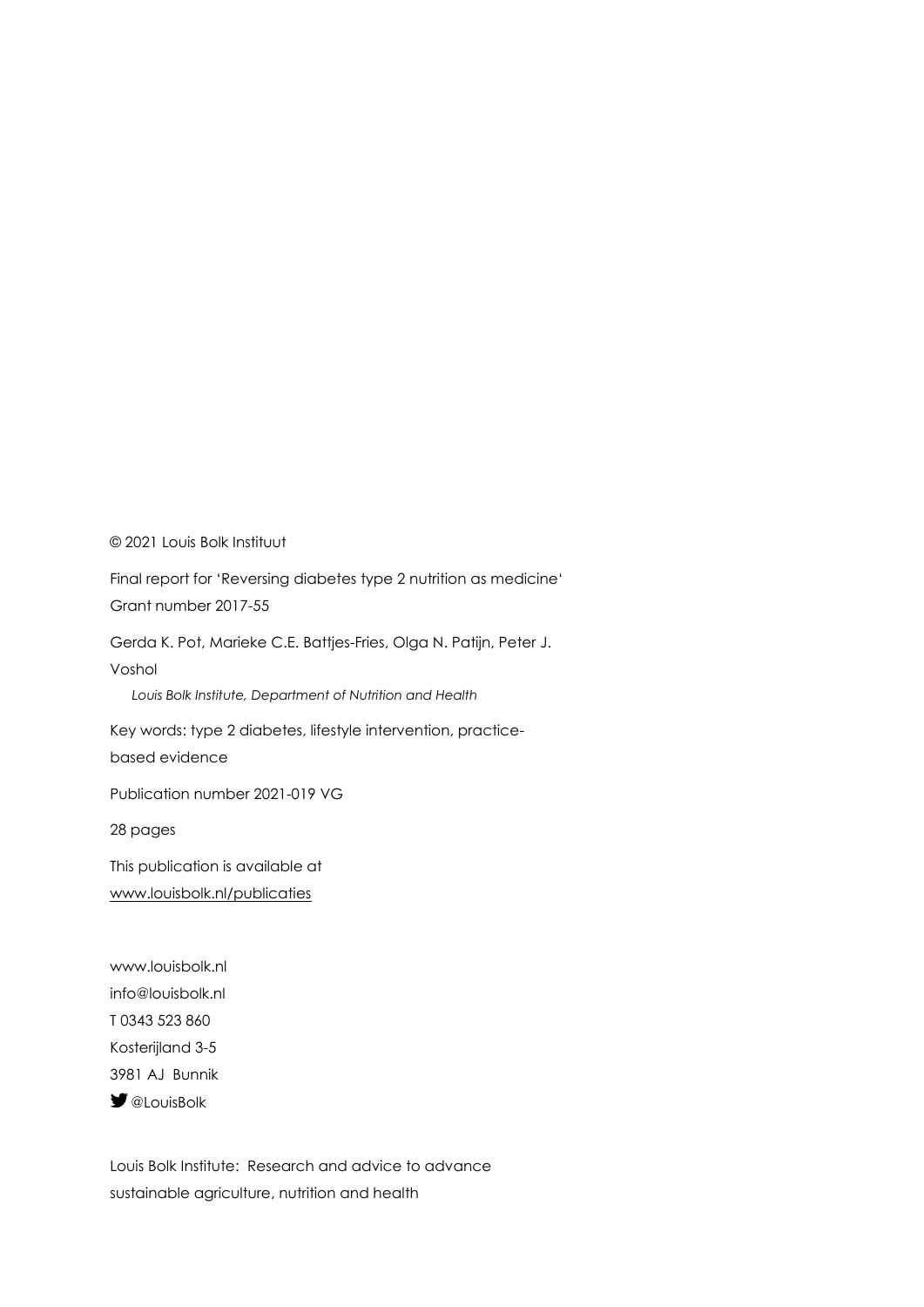# **Preface**

This is the final report of the project 'Reversing type 2 diabetes: nutrition as medicine'. With this Ekhagastiftelsen grant, we were able to provide scientific, practiced-based evidence on the effectiveness of using nutrition and lifestyle as medicine. It showed real-life robust, durable benefits of this lifestyle group program for type 2 diabetes patients, particularly in terms of medication use, body weight and quality of life. It forms the basis to incorporate lifestyle intervention programs as these as part of regular medical practice.

We are indebted to Ekhagastiftelsen for making this work possible. In addition, we thank all participants who were willing to complete our questionnaires. We thank everyone at the Louis Bolk Institute who made this work possible. In addition, we thank the Voeding Leeft team for their cooperation.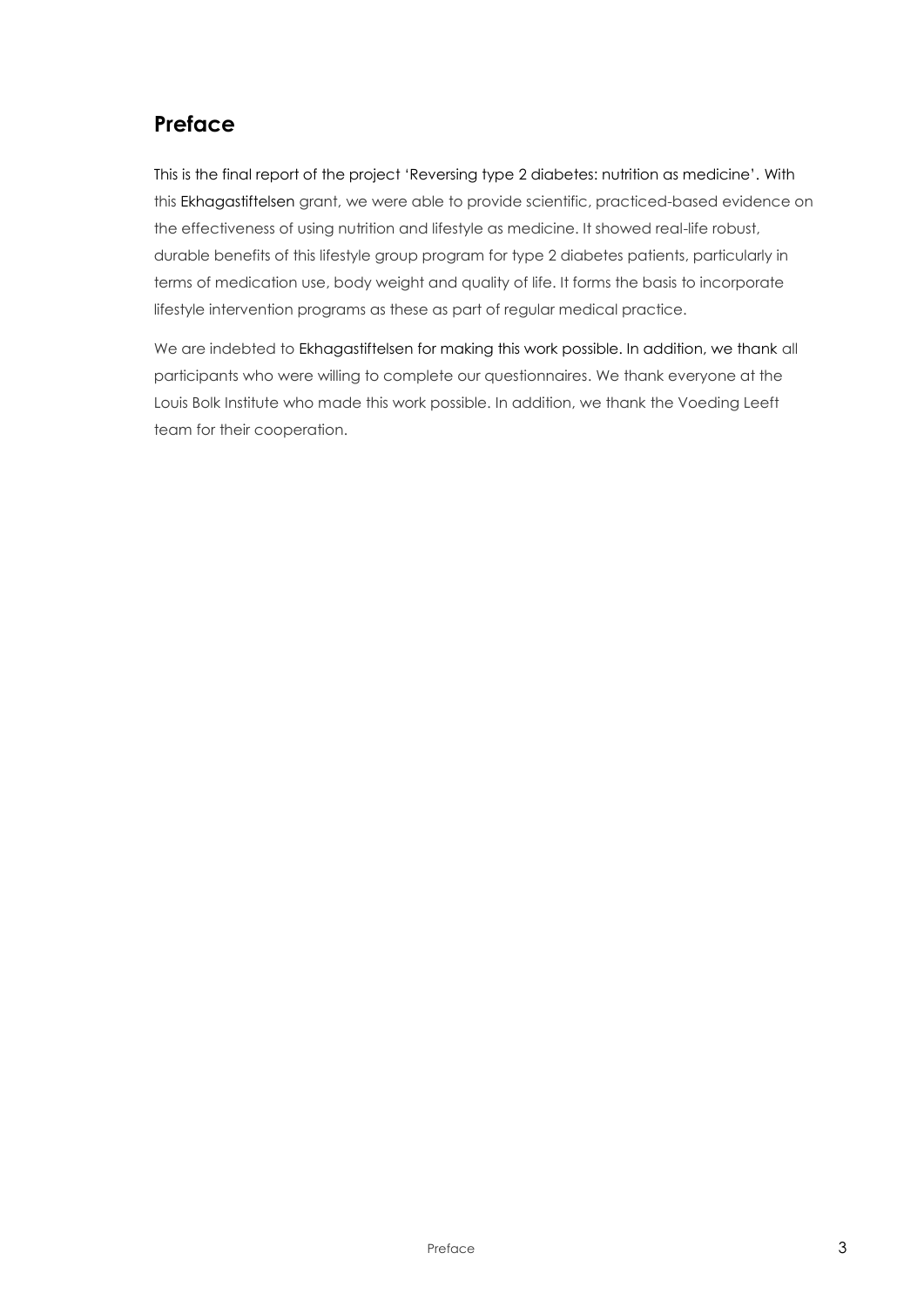# **Content**

|              | Summary                                                    | 5       |
|--------------|------------------------------------------------------------|---------|
| 1            | Introduction                                               | 6       |
|              | Background<br>1.1                                          | 6       |
|              | 1.2 Aims                                                   | 6       |
|              | 1.3 Hypotheses                                             | 7       |
| $\mathbf{2}$ | <b>Material and methods</b>                                | 8       |
|              | Study design<br>2.1                                        | 8       |
|              | 2.2 Lifestyle intervention program 'Reverse Diabetes2 Now' | 8       |
|              | 2.3 Study population                                       | 9       |
|              | 2.4 Outcome measures and measurements                      | 10      |
|              | 2.5 Dietary intake sub-studies                             | 10      |
|              | 2.6 Statistical analyses                                   | 10      |
| 3            | Results                                                    | $12 \,$ |
|              | Pilot study<br>3.1                                         | $12 \,$ |
|              | 3.2 Main study                                             | 14      |
|              | 3.3 Dietary intake sub-studies                             | 16      |
| 4            | <b>Discussion</b>                                          | 24      |
| 5            | Conclusion                                                 | 25      |
| 6            | Scientific publications created by this project            | 26      |
|              | <b>References</b>                                          | 27      |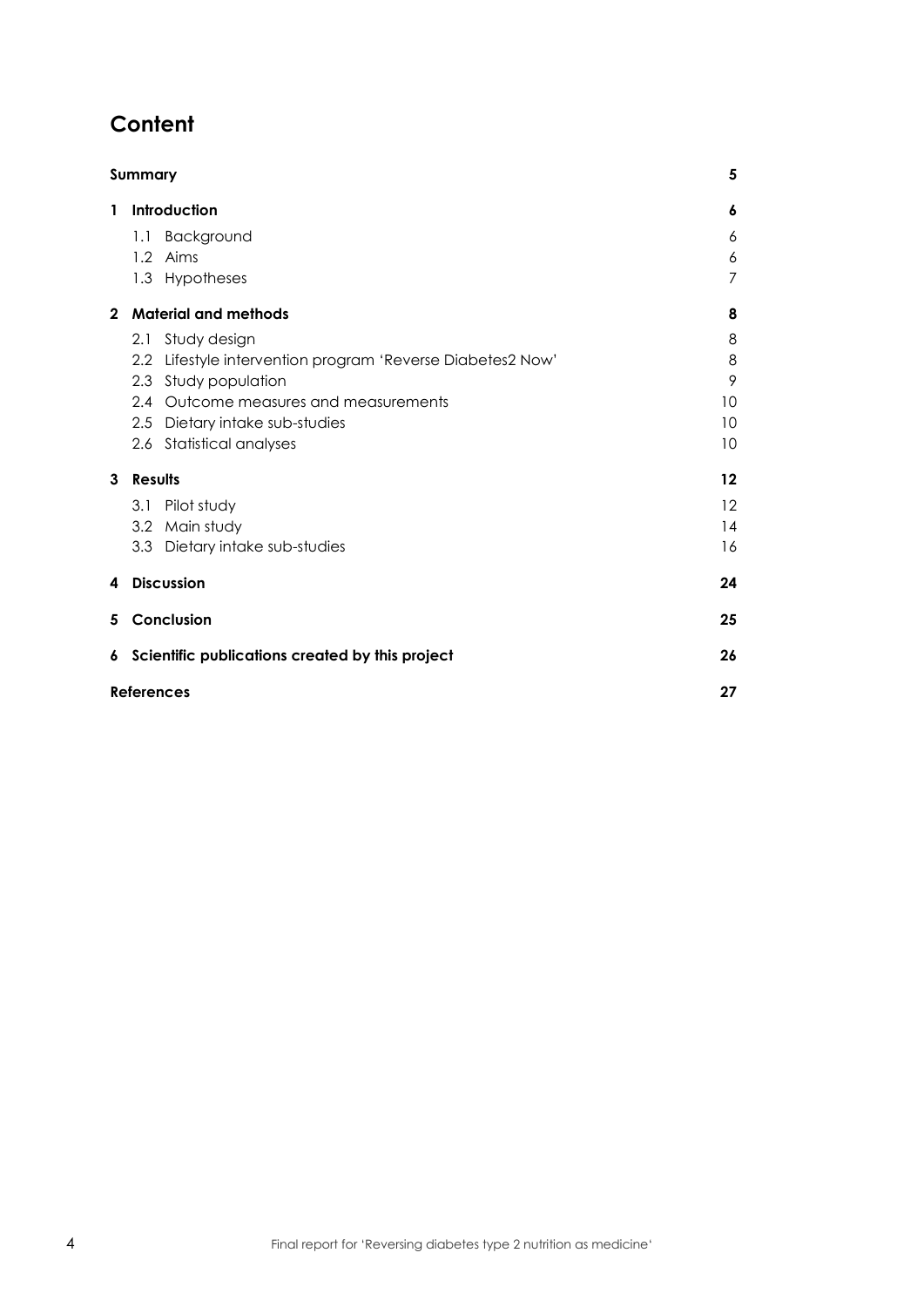# <span id="page-4-0"></span>**Summary**

Prevalence of type 2 diabetes (T2D) is increasing rapidly and lifestyle interventions to reverse diabetes are seen as a possible solution to stop this trend. However, before these lifestyle intervention programs can be implemented into regular medical practice, scientific evidence for its effectiveness is needed.

Therefore, we evaluated the effectiveness of the multidisciplinary outpatient group-based nutrition and lifestyle intervention program 'Reverse Diabetes2 Now' (executed by Voeding Leeft) on markers of glucose regulation (haemoglobinA1c (HbA1c)) and glucose lowering medication use (GLmed). Secondary outcomes included other reported T2D biomarkers, subjective health parameters, sleep, dietary intake, physical activity and program adherence.

In 2019, we published the first results of the pilot study (doi: 10.1136/bmjnph-2018-000012*)*. We showed that after 6 months participants (n=72) had significantly improved their glucose control: they had significantly lower levels of Hb1Ac and used less medication compared to baseline. Secondary outcomes showed that participants also had significantly lower fasting glucose levels (-1.2 ±2.6mmol/L), body weight (-4.9±5.1kg), BMI (-1.70±1.69 kg/m2) and waist circumference (-9.4±5.0cm), while no significant adverse effects on blood lipid profiles were found. Finally and most importantly, self-reported quality of life was significantly higher whilst experienced fatigue and sleep problems were significantly lower.

In 2020, we published the results of the main study including follow-up up to 24 months (doi: 10.1136/bmjnph-2020-000081). We confirmed the findings from the pilot study. Participants (n=234) still had better glucose regulation at 24months compared with baseline: 67% of the responders used less glucose-lowering medication (GLmed), and 28% ceased all GLmed. Notably, 71% of insulin users at baseline were off insulin at 24 months (n=47 of 66 insulin users). Mean HbA1c levels were similar at 24 months compared with baseline (55.6±12.8 vs. 56.3±10.5 mmol/mol, p=0.43), but more responders had HbA1c levels ≤53 mmol/mol at 24 months (53% vs 45% at baseline). Furthermore, other T2D markers all showed improvements. Triglyceride levels (−0.34±1.02 mmol/L, p=0.004), body weight (−7.0±6.8 kg, p<0.001), waist circumference (−7.9±8.2 cm, p<0.001), body mass index (−2.4±2.3 kg/m<sup>2</sup> , p<0.001) and total cholesterol/high-density lipoprotein (HDL) ratio (−0.22±1.24, p=0.044) were lower. In addition, HDL (+0.17 ± 0.53 mmol/L, p<0.001) and lowdensity lipoprotein-cholesterol levels (+0.18 ± 1.06 mmol/L, p=0.040) were slightly higher. No differences were observed in fasting glucose or total cholesterol levels. Quality of life and self-reported health significantly improved.

We also investigated the impact of the program on dietary intake patterns. For this, we conducted both a cross-sectional study (n=147) as well as a prospective study in a subsample (n=22). We observed that dietary intake patterns moved towards a healthier dietary pattern and more in line with recommendations for T2D with more vegetables, less processed foods, cakes and biscuits. In terms of nutrients, we observed that participants consumed less carbohydrates and slightly more fat (only in relative terms). These results were published in December 2021 [\(https://doi.org/10.1111/jhn.12976\)](https://doi.org/10.1111/jhn.12976).

In conclusion, with this Ekhagastiftelsen grant we were able to show real-life robust, durable benefits of this lifestyle group program for T2D patients, particularly in terms of medication use, body weight and quality of life. This has contributed to building scientific practicebased evidence needed to incorporate this lifestyle intervention program as part of regular medical practice. As of 2020, the main health insurers fund this program and currently the Dutch Health Authority is investigating whether this program should be part of basic medical care.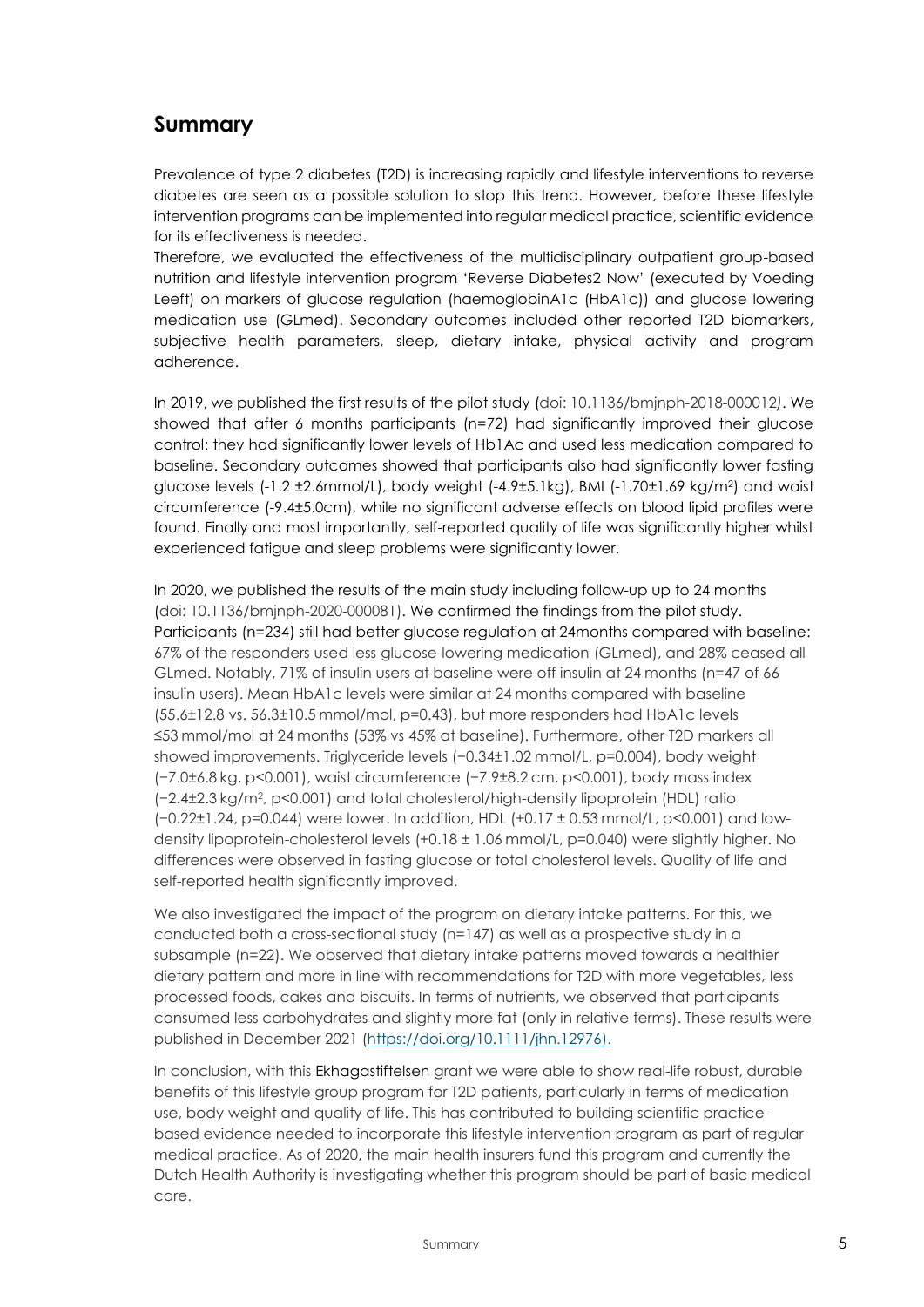### <span id="page-5-0"></span>**1 Introduction**

### <span id="page-5-1"></span>**1.1 Background**

Type 2 diabetes (T2D) is a non-communicable chronic disease (NCD), originating from genebehaviour interactions [1,2]. Unhealthy lifestyle factors, such as poor eating habits, physical inactivity, sleep deprivation and stress, contribute to the development of NCDs [3–5] and increase mortality risk [6,7]. Therefore, lifestyle modification should be a structural element of NCD treatment strategies. Although lifestyle intervention is currently mentioned in guidelines for clinical management of NCDs, current clinical practice primarily focuses drugs to relieve symptoms and prevent disease progression.

Several lifestyle intervention studies have shown promising effects in T2D patients. The DiRECT study [8,9] and the VirtaHealth trial [10,11], demonstrated a 46-64% remission rate of T2D after 2 years. However, both DiRECT (very low calorie meal replacement) and Virta (nutritional ketosis) interventions require radical changes of food consumption. Several other studies, evaluating more modest changes in one or two lifestyle components, yielded longterm (9m to 4y) benefits in T2D as well [12–14]. Most lifestyle interventions to date are primarily focussed on one or two aspects of lifestyle involved in the aetiology of T2D. However, fully effective lifestyle advice encompasses nutrition, physical activity, sleep as well as stress management [15]. In addition, sustained behaviour change requires psychological support, for example cognitive behavioural support (CBT) [16].

In 2015, the Foundation Voeding Leeft developed a multicomponent lifestyle intervention for T2D ('Reverse Diabetes2 Now' (RD2N)) to support T2D patients in their efforts to change their lifestyle to remedy their disease. RD2N is a 6-month group-program using biometric feedback for personalized advice pertaining to the full range of lifestyle factors involved in the T2D pathogenesis. It focusses on improving skills rather than just knowledge of all relevant lifestyle components.

### <span id="page-5-2"></span>**1.2 Aims**

With this grant, we aimed to build scientific practice-based evidence so that this lifestyle intervention program to reverse type 2 diabetes could be incorporated into regular medical care.

In our studies, we evaluated the effectiveness of the multidisciplinary outpatient groupbased nutrition and lifestyle intervention program 'Reverse Diabetes2 Now' measured by markers of glucose regulation (i.e. haemoglobinA1c (HbA1c) and glucose lowering medication use). Secondary outcomes included other reported T2D biomarkers, subjective health parameters, sleep, physical activity, and program adherence and dietary intake.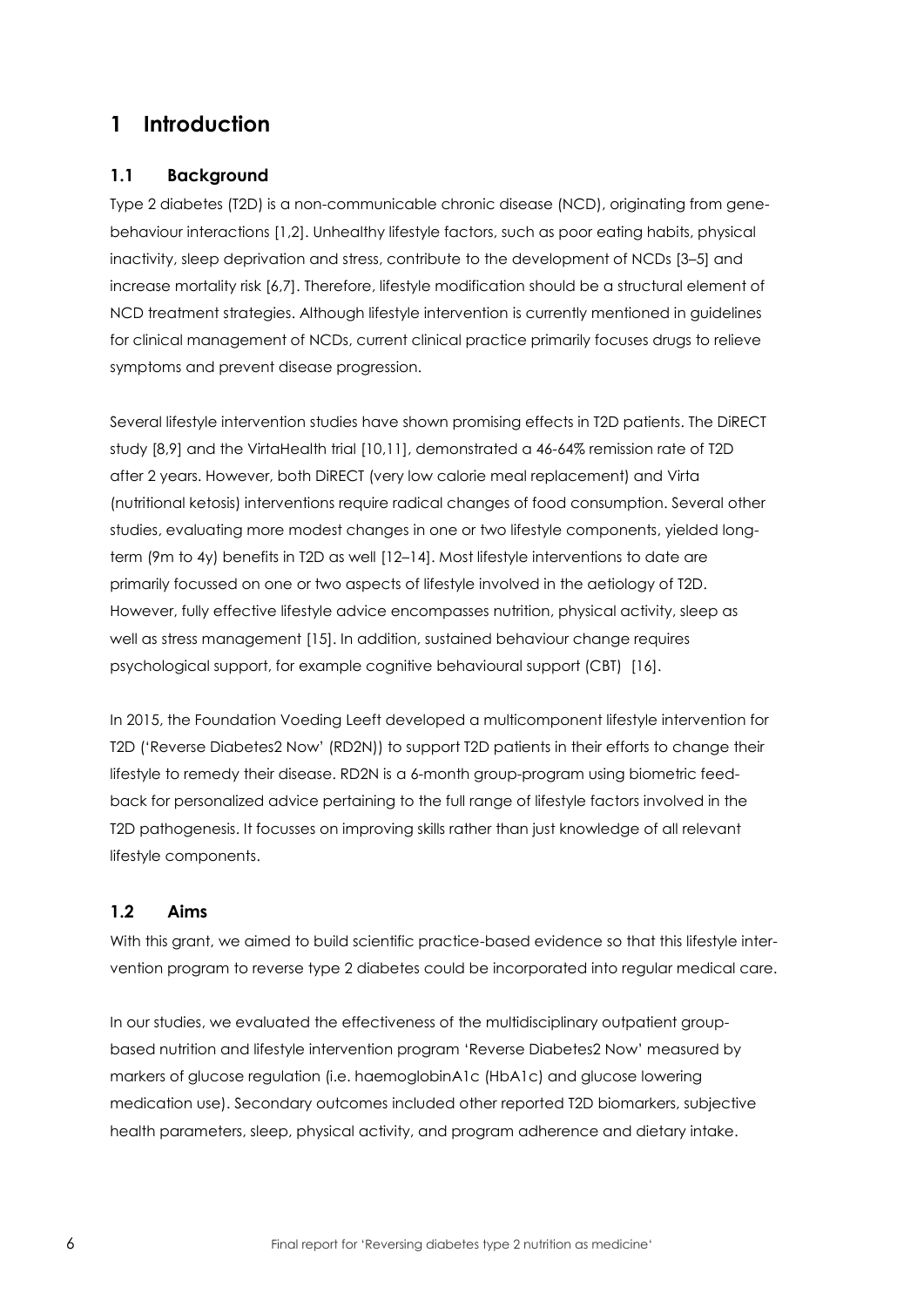### <span id="page-6-0"></span>**1.3 Hypotheses**

It was hypothesized that the multidisciplinary outpatient group-based nutrition and lifestyle intervention program 'Reverse Diabetes2 Now' would lead to significant improvement of markers of glucose regulation ((i.e. haemoglobinA1c (HbA1c) and glucose lowering medication (GLmed) use) and possible other markers of cardio-metabolic health. Moreover, it was hypothesized that the multidisciplinary outpatient group-based nutrition and lifestyle intervention program 'Reverse Diabetes2 Now' would lead to significant improvement of T2D well- being and an improvement in dietary intake.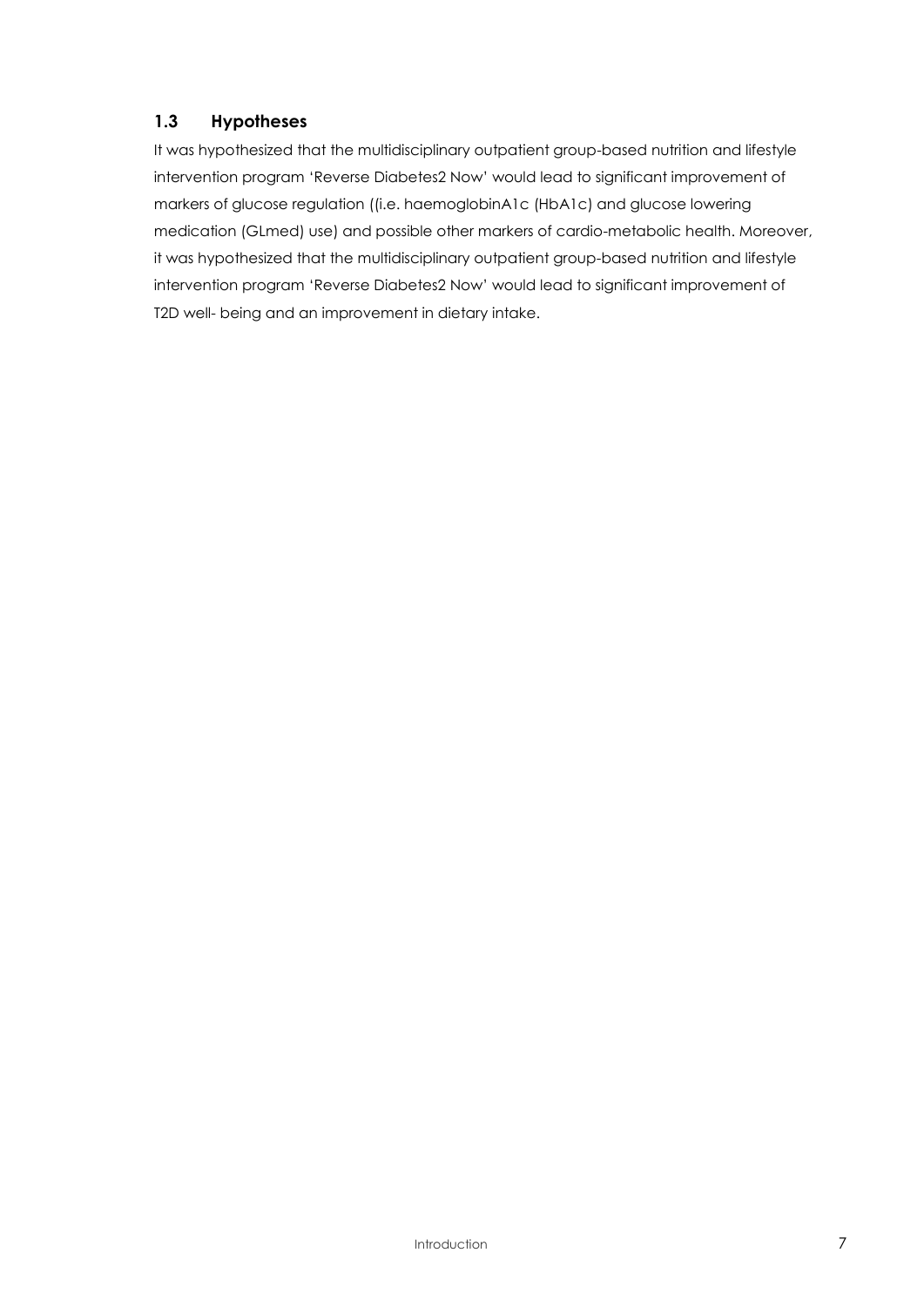# <span id="page-7-0"></span>**2 Material and methods**

### <span id="page-7-1"></span>**2.1 Study design**

Researchers of the Louis Bolk Institute (LBI, the Netherlands) independently monitored the results of the 'Reverse Diabetes2 Now' program, which was set-up and executed by the staff of Voeding Leeft.

To evaluate the effectiveness of the 'Reverse Diabetes2 Now' program we conducted two observational evaluation studies with a pre-test post-test design. First, we conducted a *pilot* study investigating the effectiveness after 6 months. Second, we conducted a *main* study with a follow-up for up to 24 months. Thirdly, we conducted a specific study to investigate the dietary changes.

### <span id="page-7-2"></span>**2.2 Lifestyle intervention program 'Reverse Diabetes2 Now'**

'Reverse Diabetes2 Now' (RD2N) is a 6-month lifestyle intervention program to help T2D patients gain control over their disease by improving their health, nutrition and lifestyle skills. Participants were provided nutritional advice, including information to increase intake of unprocessed or minimally processed foods, low in high glycaemic carbohydrates, and corresponding a Mediterranean food pattern [17]. In addition, information was provided to enhance food and literary skills, cooking skills, manage stress, tackle mental obstacles and implement physical activity routines. Participants received 6m intensive guidance by a multidisciplinary support team, including a dietician, personal coach and nurse practitioner. To boost effectiveness, close peers of participants were also actively involved in the process [18], and participants used instant feedback measures to track their progress, e.g. measuring their own blood glucose levels before and after meals [19].

#### *The eleven key elements of the group program 'Reverse Diabetes2 Now'.*

- *1. Choose unprocessed and varied food.*
- *2. Be careful with sugar and starch rich foods. These can increase blood glucose levels.*
- *3. Make vegetables the most important part of the meal.*
- *4. Choose to eat unprocessed and natural fats.*
- *5. Give your body time to rest between meals, eat a maximum of three meals a day (and no snacks).*
- *6. Stop counting calories. Choose for long-term saturation by eating an adequate amount during meals.*
- *7. Drink water, tea or coffee. Without additions.*
- *8. Use a soft tape measure to measure your waist. Waist circumference says more than body weight.*
- *9. Be physically active before the (first) meal. This way you mainly use your belly fat stock.*
- *10. Plan regular moments of relaxation. Stress and tension increase blood glucose levels.*
- *11. Get sufficient sleep. This helps to stabilize your blood glucose levels.*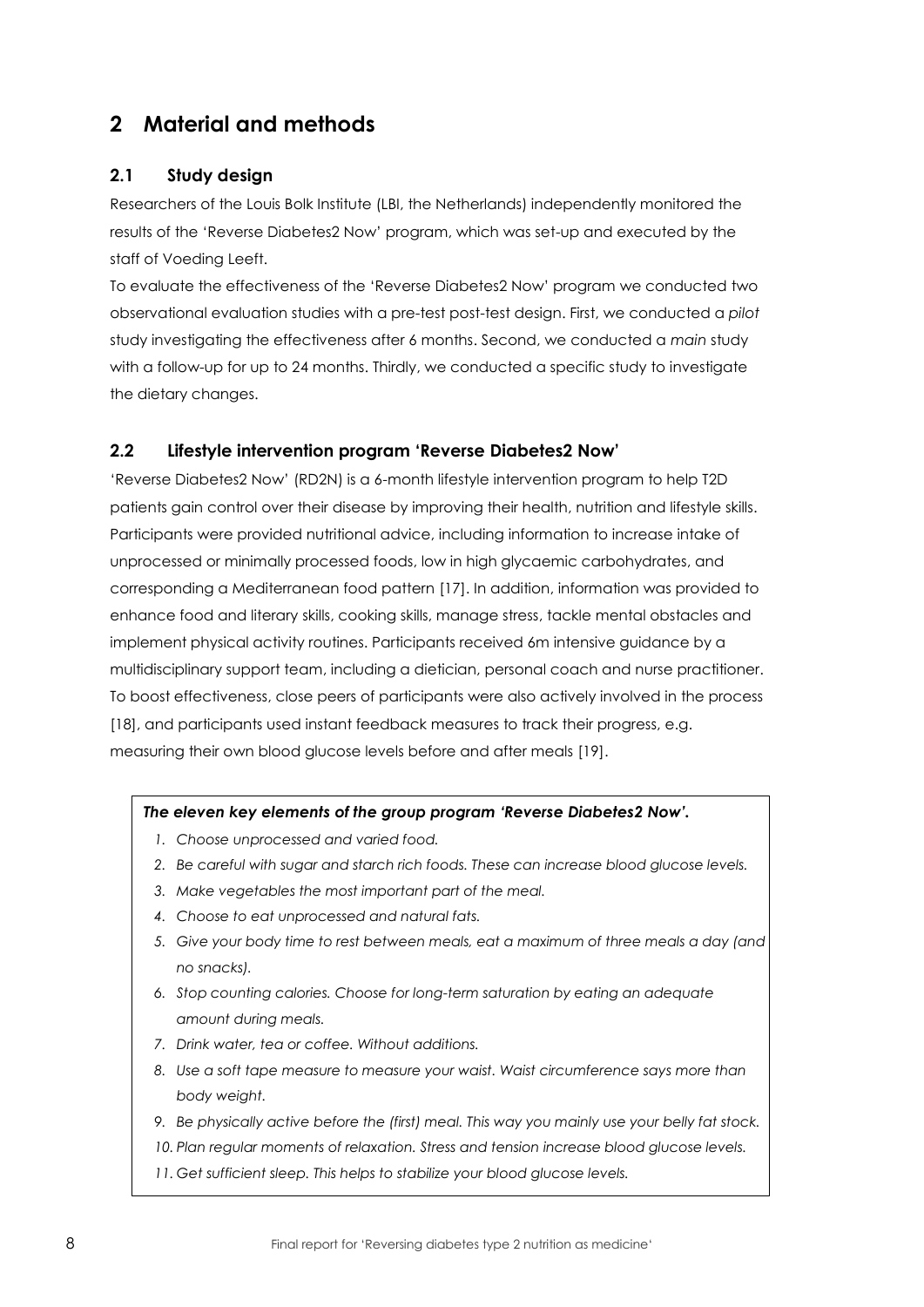#### <span id="page-8-0"></span>**2.3 Study population**

#### **2.3.1 Pilot study**

We first conducted a pilot study of participants who completed the RD2N program between February 2015 and March 2016. Both the patient and their general practitioner (GP) provided informed consent. Patients were included using a stepped-wedge design with approximately 20 patients per group starting each month per location (a so-called convenience sample). Inclusion criteria were diagnosis of type 2 diabetes mellitus, age 18-75 years, BMI 25-41 kg/m<sup>2</sup> , ability to speak Dutch fluently and motivation to take part in a lifestyle intervention program. Exclusion criteria were a diagnosis of type 1 diabetes, use of an insulin pump, serious co-morbidities e.g. a severe form of chronic obstructive pulmonary disease (COPD) (Gold III or IV), bariatric surgery, eating disorders, heart failure (class 2-4), or kidney failure (estimated glomerular filtration rate (eGFR)/modification of diet in renal disease (MDRD) <45 unit).

The study was approved by the Institutional Review Board of Healthcare partners Friesland. Medication use of participants was always managed by a healthcare professional (GP) in accordance with standard medical practice. The investigators had no influence on possible changes in glucose lowering medication.

#### **2.3.2 Main study**

T2D patients who started their RD2N program between January - December 2017 were enrolled in this study. Participants were included using a stepped-wedge design, with approximately 20 participants per group per location starting each month (a 'convenience sample'). Inclusion criteria for the RD2N program were T2D diagnosis, age 18-75 years, BMI 25- 41kg/m<sup>2</sup> , ability to speak Dutch fluently and motivation to take part in a lifestyle intervention program. Moreover, all participants used glucose lowering medication (GLmed) at baseline. Exclusion criteria were use of an insulin pump, serious co-morbidities, e.g. severe form of COPD (Gold III or IV), bariatric surgery, eating disorders, heart failure (class 2-4), or kidney failure (eGFR/MDRD <45 unit). Patients, as well as their physician, provided written informed consent.

The Medical Ethical Reviewing Committee of Wageningen University (NL) reviewed the study protocol and is of the opinion that it does not fall within the remit of the Dutch 'Medical Research Involving Human Subjects Act' (17 January 2019).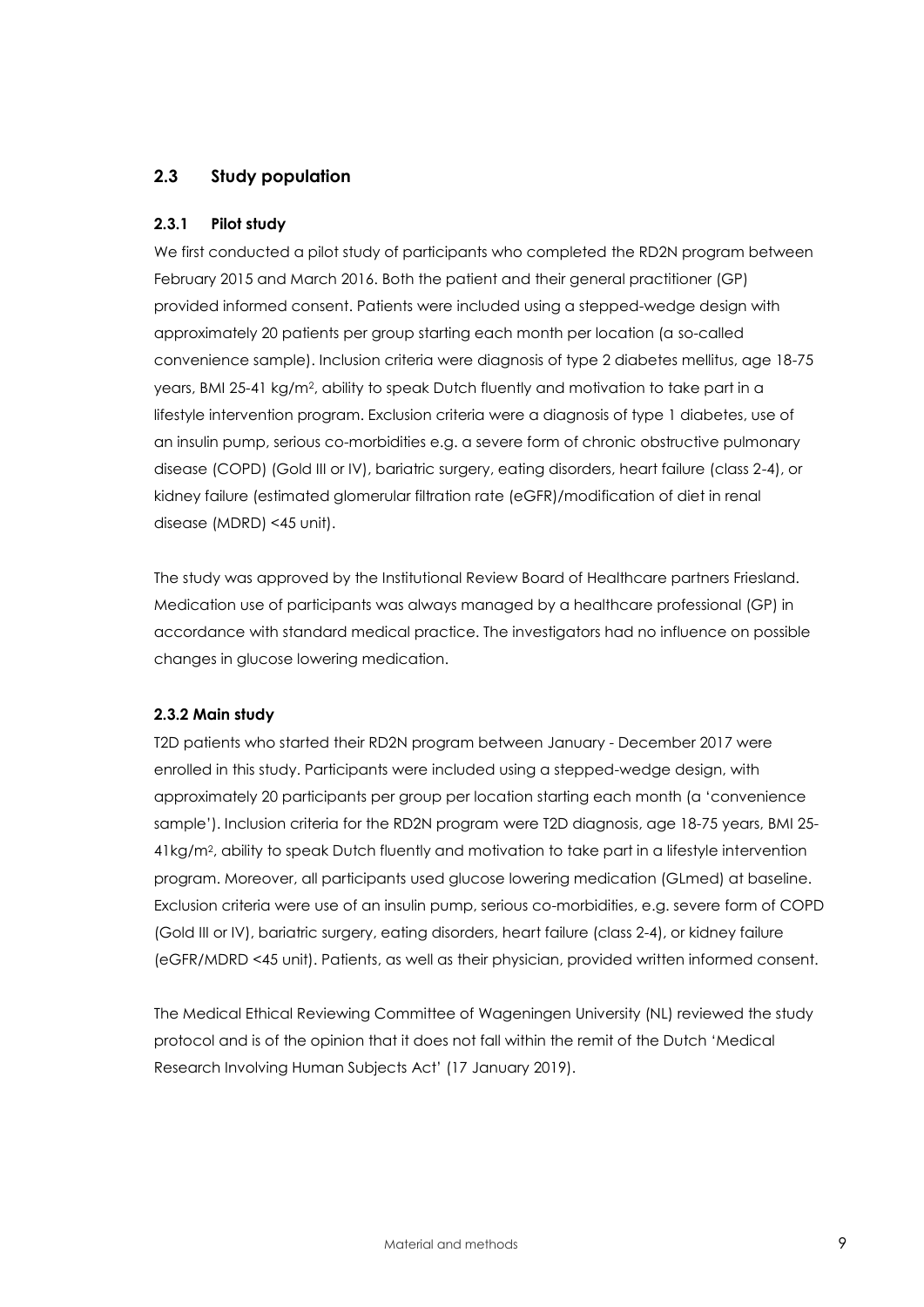#### <span id="page-9-0"></span>**2.4 Outcome measures and measurements**

In both the pilot and main study, data on primary outcome and most secondary outcome parameters at baseline were collected via the patients' physician. As participants became more aware of the importance of the outcome biomarkers in the course of the program, they were asked to self-report them during follow-up. Data on secondary study outcomes at baseline and all study outcomes during follow-up were collected via online questionnaires. One week prior to the initiation of the program and 1w before the final meeting at 6 months, as well as at 12, 18 and 24 months of follow-up, participants received an e-mail with a link to these questionnaires. To promote completeness of the data at 24 months, the support team actively approached participants. At 6 and 24 months of follow-up, data on the primary outcome, parameters were complemented with data from Voeding Leeft.

#### <span id="page-9-1"></span>**2.5 Dietary intake sub-studies**

We conducted two dietary intake sub-studies as part of the main study: 1) a cross-sectional study in November 2018 and 2) a prospective study following participants who started their RD2N program in April-May 2019 and who were followed for 12 months. For the crosssectional study, we invited 310 participants to complete a single web-based 24HR. As the study has stepped-wedge inclusion of participants, in November 2018 we invited one group at baseline, one group at 6 months and one group at 18 months. For the prospective study, we invited 49 participants in May 2019 at baseline. We followed these participants for up to one year.

Dietary intake data were collected using the web-based 24HR tool Compl-eat, developed by Wageningen University [20]. The online link to the 24HR tool was sent at random days to participants by email ensuring an equal distribution of all days among participants. In the 24HR tool, participants completed their foods and drinks consumed the previous day. If participants did not complete the 24HR, a reminder was sent within 2 – 6 days. The completed web-based 24HRs were coded by Compl-eat according to the latest Dutch Dietary food composition tables (NEVO) [21]. A dietician checked the completed 24HRs for notes made by the participants and unusual portion sizes. When necessary corrections were made, no 24HR was excluded. Dietary intake was presented as mean intake of energy and nutrients (macro- and micronutrients) and main food groups.

### <span id="page-9-2"></span>**2.6 Statistical analyses**

#### **General**

Data were analysed using IBM SPSS Statistics version 26. Results were interpreted as statistically significant when p<0.05 (two-sided). Data were checked for missing values and impossible values. In case of missing data, data were not imputed and were analysed following an intention-to-treat principle.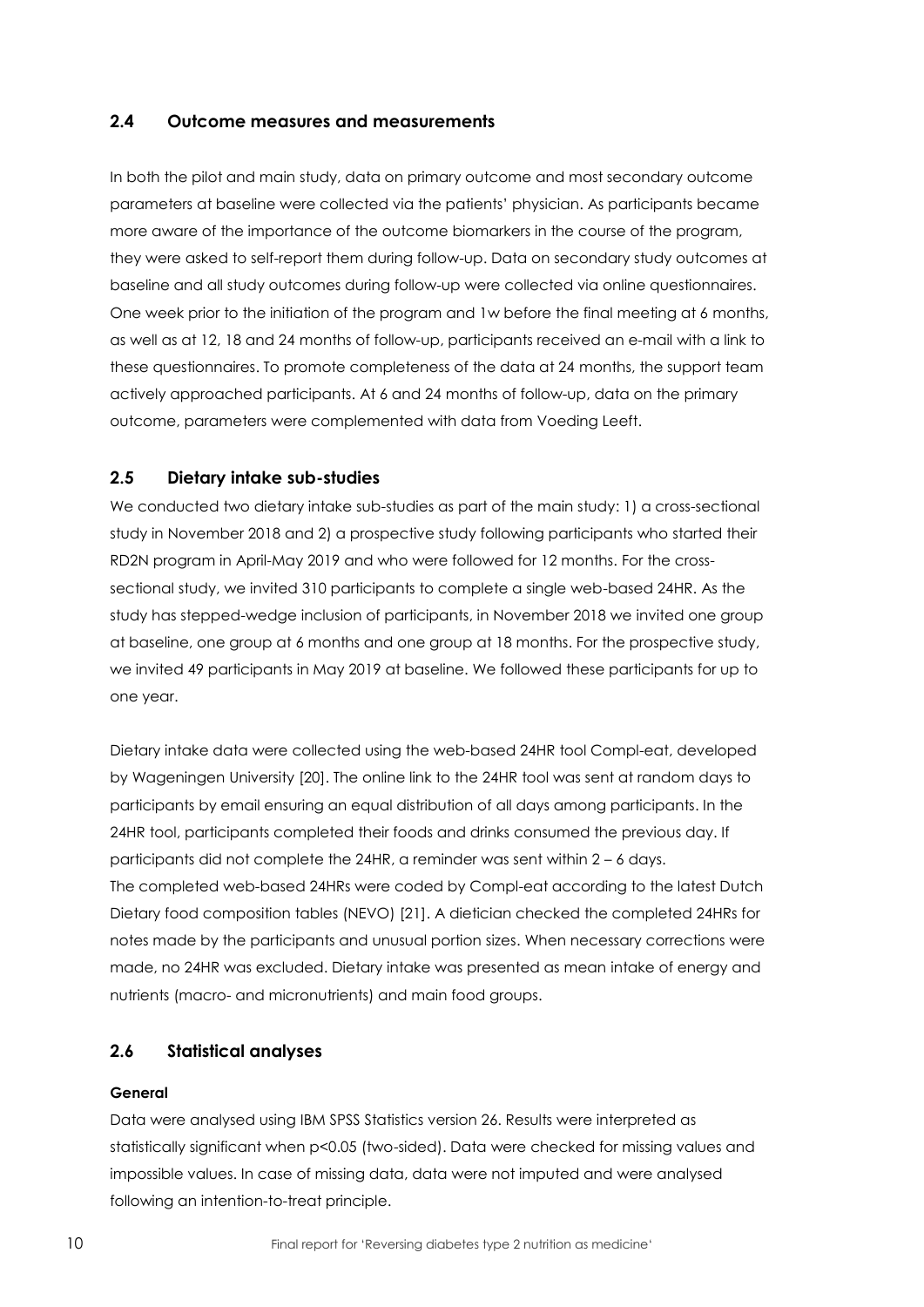Descriptive analyses were conducted to describe participant's' socio-demographic characteristics. Data were described as means ± standard deviation (SD), if they were normally distributed, or n (percentage).

#### **Pilot and main study**

Paired sample T-tests were conducted to evaluate the effects of the RD2N program on change in each measured parameter (follow-up versus baseline) and chi-square tests were used for categorical variables. Repeated measures analyses using generalized linear models (GLM) were conducted to evaluate the effects of the RD2N program on changes in each measured numerical parameter using data available at all time points.

At 24m analyses were stratified using 3 predefined subgroups: 1) HbA1c-level ≤53mmol/mol ('low HbA1c starters') or >53 mmol/mol ('high HbA1c starters'), 2) use of GLmed at baseline (categorized in two main groups: category 1 (metformin only, termed 'low GLmed') vs. category 2 and 3 (i.e. SU-derivates and/or insulin, termed 'high GLmed'); and 3) education level as proxy for socio-economic status (SES) as information on income was not available. These subgroups were predefined, as we were interested to know if any of them were more likely to respond to the intervention. People with bad metabolic control tend to respond better to (any) treatment for T2D, people with high SES are usually more amenable to lifestyle advice, and it would be useful for broad clinical implementation of the intervention to know if RD2N is particularly effective in patients using less or more medication. Data were analysed using a per-protocol approach reporting data of those who provided data on the study outcome parameters at both baseline and 24m (='responders').

#### **Dietary sub-studies**

Nutrient intake was displayed as mean and standard deviation, adjusted for age and sex. Confounders and effect modifiers were checked using linear regression models. Confounders were age, sex, level of education and household composition. No effect modifiers were identified by using interaction terms in linear regression models. Differences in dietary intake between the three groups were tested for statistical significance with analysis of covariance (ANCOVA) adjusting for age and sex. To prevent over-adjustment the confounders level of education and household composition were not included. Fisher's least significance difference (LSD) test was used to make pairwise comparisons between the three groups (baseline, 6 and 12 months). Micronutrient intakes were also expressed per 1000 kcal, to adjust for energy intake.

Food consumption was displayed as median and interquartile range, also including nonconsumers. Differences in consumption of foods between the three groups at three time points were tested using the Kruskal-Wallis test as data were highly skewed. Adjusting for confounders was therefore not possible. Dunn's post hoc method was used to make pairwise comparisons between the three groups.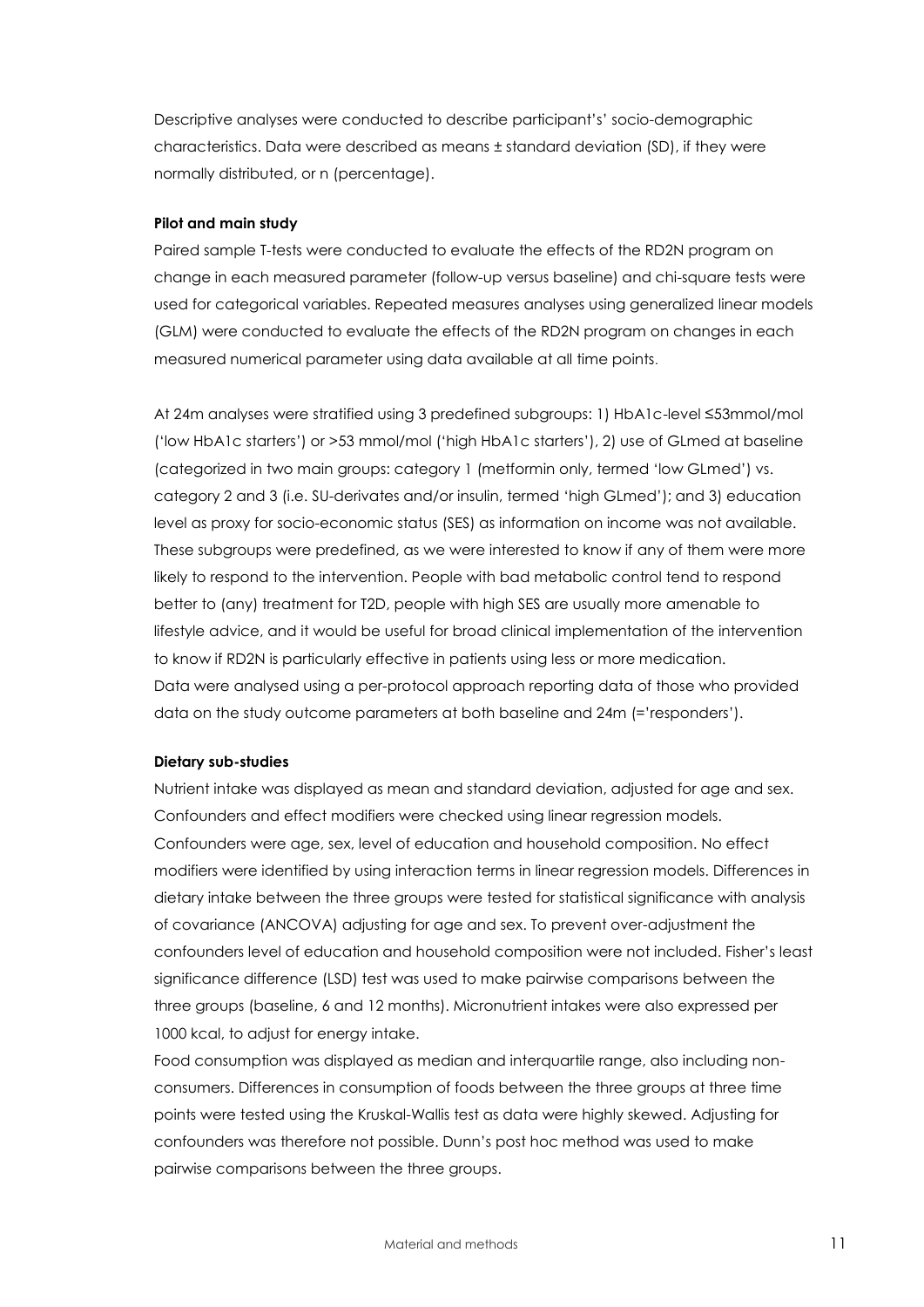# <span id="page-11-0"></span>**3 Results**

### <span id="page-11-1"></span>**3.1 Pilot study**

Of these 74 participants, 72 completed both baseline and follow-up questionnaires at 6 months on at least HbA1c and medication data. They were aged 57.4 ± 8.0 years and 56% were female (Table 3.1.1).

|                                                  | N            | Mean $±$ SD or $%$ |  |
|--------------------------------------------------|--------------|--------------------|--|
| Age (years)*                                     | 69           | $57.4 \pm 8.0$     |  |
|                                                  |              |                    |  |
| Sex                                              |              |                    |  |
| - Men                                            | 32           | 44%                |  |
| - Women                                          | 40           | 56%                |  |
|                                                  |              |                    |  |
| Education level*                                 |              |                    |  |
| - Low                                            | 9            | 13%                |  |
| - Middle                                         | 47           | 65%                |  |
| - High                                           | 8            | 11%                |  |
| - Missing                                        | 8            | 11%                |  |
|                                                  |              |                    |  |
| Family structure*                                |              |                    |  |
| - Married/cohabiting without children (at home)  | 16           | 22%                |  |
| - Married/cohabiting with children (at home)     | 24           | 33%                |  |
| - Married/cohabiting with children outside home  | 16           | 22%                |  |
| - Single/living alone without children (at home) | 4            | $6\%$              |  |
| - Single/living alone with children outside home | 4            | $6\%$              |  |
| - Single/living alone with children (at home)    | 3            | $4\%$              |  |
| - Other                                          | $\mathbf{2}$ | 3%                 |  |
| - Missing                                        | 3            | 4%                 |  |

*Table 3.1.1. Demographic characteristics of participants at baseline (n=72).*

*\* Data missing for age (n=3), education level (n=8) and family structure (n=3).*

Results showed that after 6 months participants significantly had lower levels of Hb1Ac and used less medication compared to baseline [22] (Table 3.1.2 and Table 3.1.3). Secondary outcomes also showed that participants had significantly lower fasting glucose levels (-1.2 ±2.6mmol/L), body weight (-4.9±5.1kg), BMI (-1.70±1.69 kg/m2) and waist circumference (- 9.4±5.0cm), while no adverse effects on blood lipid profiles were found (Table 3.1.4). Furthermore, self-reported quality of life was significantly higher whilst experienced fatigue and sleep problems were significantly lower (Table 3.1.4). These results indicate that this program provides a clinically feasible and preferable treatment option.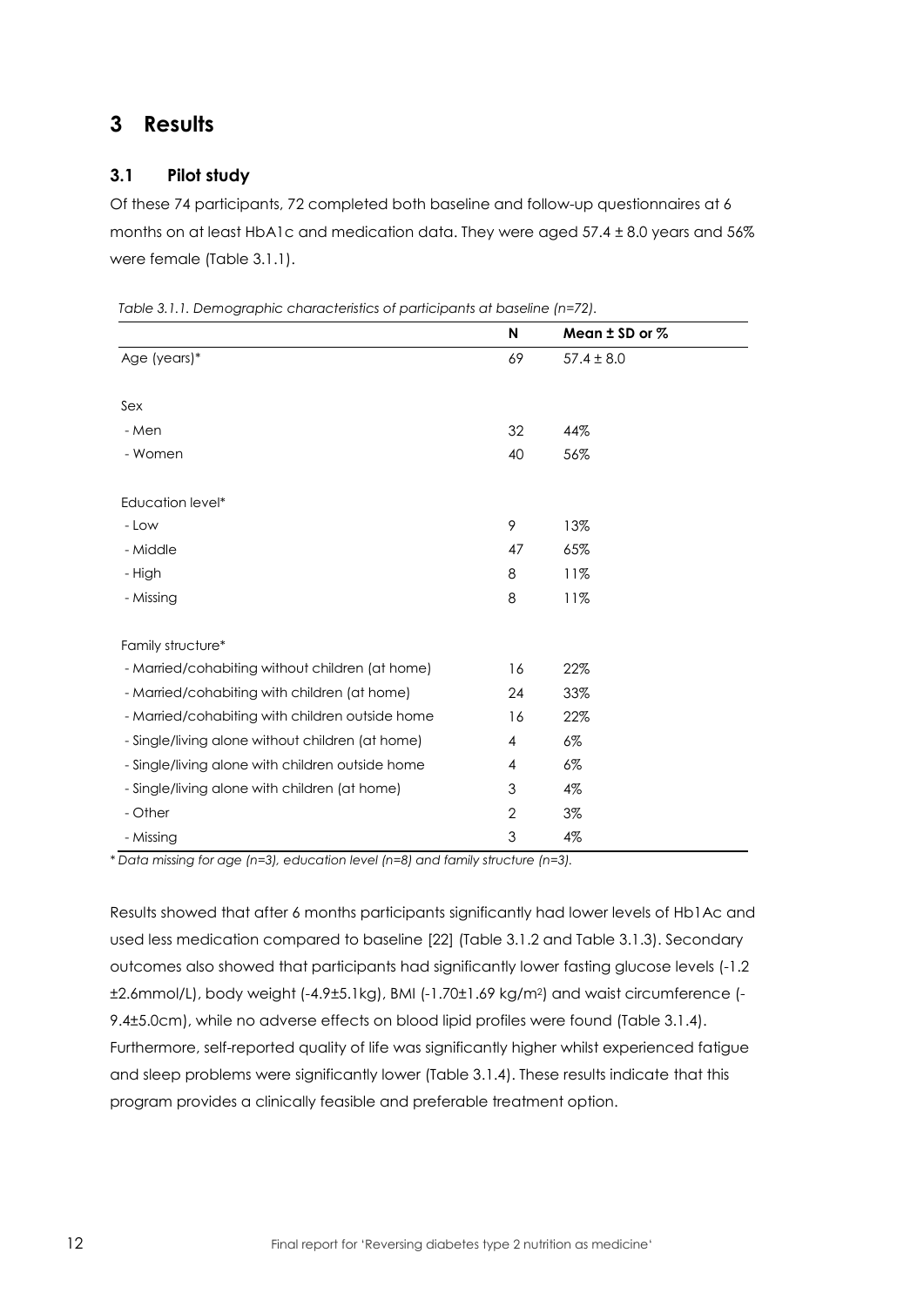*Table 3.1.2. Mean scores (SD) and change scores for HbA1c at baseline and at 6 months (n=72).*

|                                   | N  | <b>Baseline</b> |             | 6 months (n=72) Mean difference P value |         |
|-----------------------------------|----|-----------------|-------------|-----------------------------------------|---------|
| HbA1c mmol/mol                    | 72 | 58.3 (12.0)     | 53.2 (12.5) | $-5.2(10.1)$                            | < 0.001 |
| Subgroup analyses                 |    |                 |             |                                         |         |
| HbA1c baseline $\geq$ 53 mmol/mol | 46 | 64.1 (11.3)     | 56.0 (14.0) | $-8.1(10.5)$                            | < 0.001 |
| HbA1c baseline $<$ 53 mmol/mol    | 26 | 48.1 (2.3)      | 48.1 (7.1)  | 0.04(7.1)                               | 0.978   |

*Table 3.1.3. Number (and row percentage) of participants per medication class at baseline and 6 months (n=72).*

|                                              |                 | <b>Medication class at 6 months</b> |           |                            |                                         |  |  |
|----------------------------------------------|-----------------|-------------------------------------|-----------|----------------------------|-----------------------------------------|--|--|
|                                              |                 | No<br>medication                    | Metformin | Metformin +<br>SU-derivate | Metformin +<br>SU-derivate +<br>Insulin |  |  |
| Medication class at baseline                 | <b>Baseline</b> |                                     |           |                            |                                         |  |  |
| No medication                                | 7 (10%)         |                                     | 0         | O                          | 0                                       |  |  |
| Metformin                                    | 13 (18%)        | $\mathcal{P}$                       | 11        | O                          | 0                                       |  |  |
| Metformin + SU-derivate                      | 30 (42%)        | 5                                   | 17        |                            |                                         |  |  |
| Metformin + SU-derivate + Insulin $22$ (31%) |                 | 2                                   | 8         |                            | 11                                      |  |  |
| Subtotal                                     | 72 (100%)       | 16 (22%)                            | 36 (50%)  | 8 (11%)                    | 12 (17%)                                |  |  |

\* p chi square <0.001

*Table 3.1.4. Secondary outcomes: Mean scores and change scores for health parameters, experienced health, quality of life, fatigue and physical activity at baseline and at 6 months.*

|                             | N  | <b>Baseline</b> | 6 months    | Mean difference<br>(comparing<br>6 months with<br>baseline) | <b>Statistical</b><br>significance |
|-----------------------------|----|-----------------|-------------|-------------------------------------------------------------|------------------------------------|
|                             |    | Mean (SD)       | Mean (SD)   | Mean (SD)                                                   | P-value                            |
| Fasting glucose (mmol/L)    | 57 | 8.9(2.4)        | 7.7(1.9)    | $-1.2(2.6)$                                                 | 0.001                              |
| Total cholesterol (mmol/L)  | 39 | 4.9(1.2)        | 4.8(1.3)    | $-0.2$ (0.7)                                                | 0.235                              |
| HDL (mmol/L)                | 41 | 1.2(0.3)        | 1.2(0.3)    | 0.1(0.3)                                                    | 0.106                              |
| LDL (mmol/L)                | 41 | 3.0(1.1)        | 2.9(1.2)    | $-0.1$ $(0.8)$                                              | 0.697                              |
| Total cholesterol/HDL ratio | 34 | 4.3 $(1.6)$     | 4.0 $(1.7)$ | $-0.3(1.4)$                                                 | 0.201                              |
| Triglycerides (mmol/L)      | 38 | 1.9(0.9)        | 1.5(0.7)    | $-0.4(1.0)$                                                 | 0.016                              |
| Body weight (kg)            | 65 | 93.2 (14.3)     | 88.3 (14.9) | $-4.9(5.1)$                                                 | 0.000                              |
| BMI (kg/m <sup>2</sup> )    | 63 | 31.2(4.2)       | 29.5(4.5)   | $-1.70(1.69)$                                               | < 0.001                            |
| Waist circumference (cm)    | 43 | 105.4 (10.2)    | 96.1 (9.6)  | $-9.4(5.0)$                                                 | < 0.001                            |
| Health                      | 53 | 6.7(1.5)        | 7.6(1.5)    | 0.9(1.8)                                                    | 0.001                              |
| Quality of life             | 53 | 7.0(1.5)        | 7.5(1.6)    | 0.5(1.6)                                                    | 0.022                              |
| Fatigue (CIS-score)         | 51 | 58.7 (21.5)     | 52.4(21.1)  | $-6.3(18.0)$                                                | 0.016                              |
| Sleep (bad sleep)           | 54 | 3.1(2.0)        | 2.5(1.7)    | $-0.7(1.5)$                                                 | 0.002                              |
| Moderate physical activity  | 54 | 3.6(1.2)        | 4.0 $(1.1)$ | 0.4(1.3)                                                    | 0.013                              |
| Intensive physical activity | 54 | 1.9(1.3)        | 2.1(1.4)    | 0.2(1.5)                                                    | 0.459                              |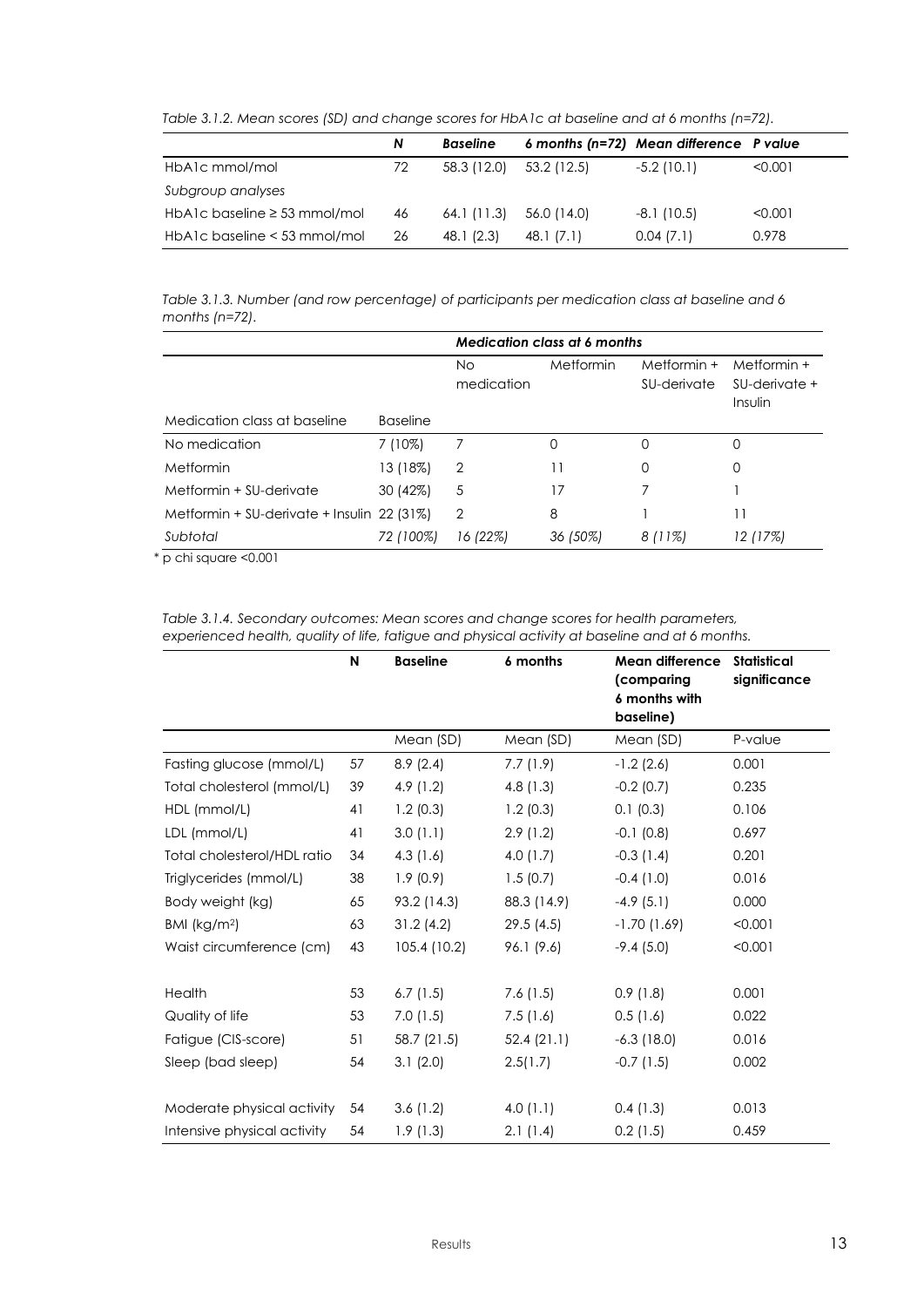### <span id="page-13-0"></span>**3.2 Main study**

Of the 428 participants who started with this study, 234 participants provided information on GLmed and HbA1c ('responders') after 24 months (Table 3.2.1). The baseline characteristics of the responders (n=234) were similar to those of all participants who started the program (n=438) (Table 3.2.1). Due to missing or invalid answers, data on secondary outcomes at 24m are presented for fewer participants, varying from 111 to 195 of the 438 participants (25-45%) per outcome measure. The responders' age ranged from 22-75 years, and was  $61.3 \pm 8.5$ years on average (Table 3.2.1). Just over half the responders were men (53%) and 54% had low or middle education.

|                                                                                   |                | All (n=438)           |                | Responders (n=234)    |
|-----------------------------------------------------------------------------------|----------------|-----------------------|----------------|-----------------------|
|                                                                                   | N              | Mean<br>$(SD)$ or $%$ | N              | Mean<br>$(SD)$ or $%$ |
| Age (years)*                                                                      | 438            | 60.6(8.9)             | 234            | 61.3(8.5)             |
| Sex                                                                               |                |                       |                |                       |
| - Men                                                                             | 241            | 55%                   | 123            | 53%                   |
| - Women                                                                           | 193            | 44%                   | 109            | 47%                   |
| - Missing                                                                         | 4              | $1\%$                 | $\overline{2}$ | $1\%$                 |
| Education level* <sup>a</sup>                                                     |                |                       |                |                       |
| - Low                                                                             | 119            | 27%                   | 57             | 24%                   |
| - Middle                                                                          | 129            | 29%                   | 69             | 30%                   |
| - High                                                                            | 184            | 42%                   | 106            | 45%                   |
| - Missing                                                                         | 6              | $1\%$                 | $\overline{2}$ | $1\%$                 |
| Family structure*b                                                                |                |                       |                |                       |
| - Single – no children living at home<br>- Married/cohabiting without children at | 74             | 17%                   | 38             | 16%                   |
| home                                                                              | 223            | 51%                   | 126            | 54%                   |
| - Single/Married/cohabiting with children at                                      |                |                       |                |                       |
| home                                                                              | 134            | 31%                   | 68             | 29%                   |
| - Missing                                                                         | $\overline{7}$ | $2\%$                 | $\overline{2}$ | $1\%$                 |
| Time since diagnosis of type 2 diabetes (in<br>years)                             | 328            | 8.8(5.8)              | 191            | 8.7(5.9)              |

*Table 3.2.1. Demographic characteristics at baseline of all participants (n=438) and of those who provided data on HbA1c and GLmed use at both baseline and 24 months ('responders', n=234)*

*\*missing for some responders*

<sup>a</sup>Low level of education (no education, elementary school and pre-vocational education), middle level of education (higher general secondary education, pre-university education and secondary vocational education), high level of education (higher professional education and university education). <sup>b</sup> Married/living together without (dwelling) children (married/living together without children and married/living together without dwelling children), single without (dwelling) children (single without children and single without dwelling children).

67% of the responders used less GLmed, 28% ceased all GLmed (Figure 3.2.1 and Table 3.2.2). Notably, 71% of insulin-users at baseline (n=47 of n=66 insulin users) were off insulin at 24m. Mean HbA1c-levels were similar at 24 months compared with baseline (55.6 ± 12.8 vs. 56.3 ± 10.5mmol/mol, p=0.43), but more responders had HbA1c-levels <53 mmol/mol at 24m (53% vs. 45% at baseline). Furthermore, triglyceride levels (-0.34 ± 1.02mmol/L, p=0.004), body weight (-7.1 ± 6.8kg, p<0.001), waist circumference (-7.9 ± 8.2cm, p <0.001), BMI (-2.4 ± 2.3kg/m<sup>2</sup> , p<0.001) and total cholesterol/HDL-ratio (-0.22 ±1.24 , p=0.044) were lower, whilst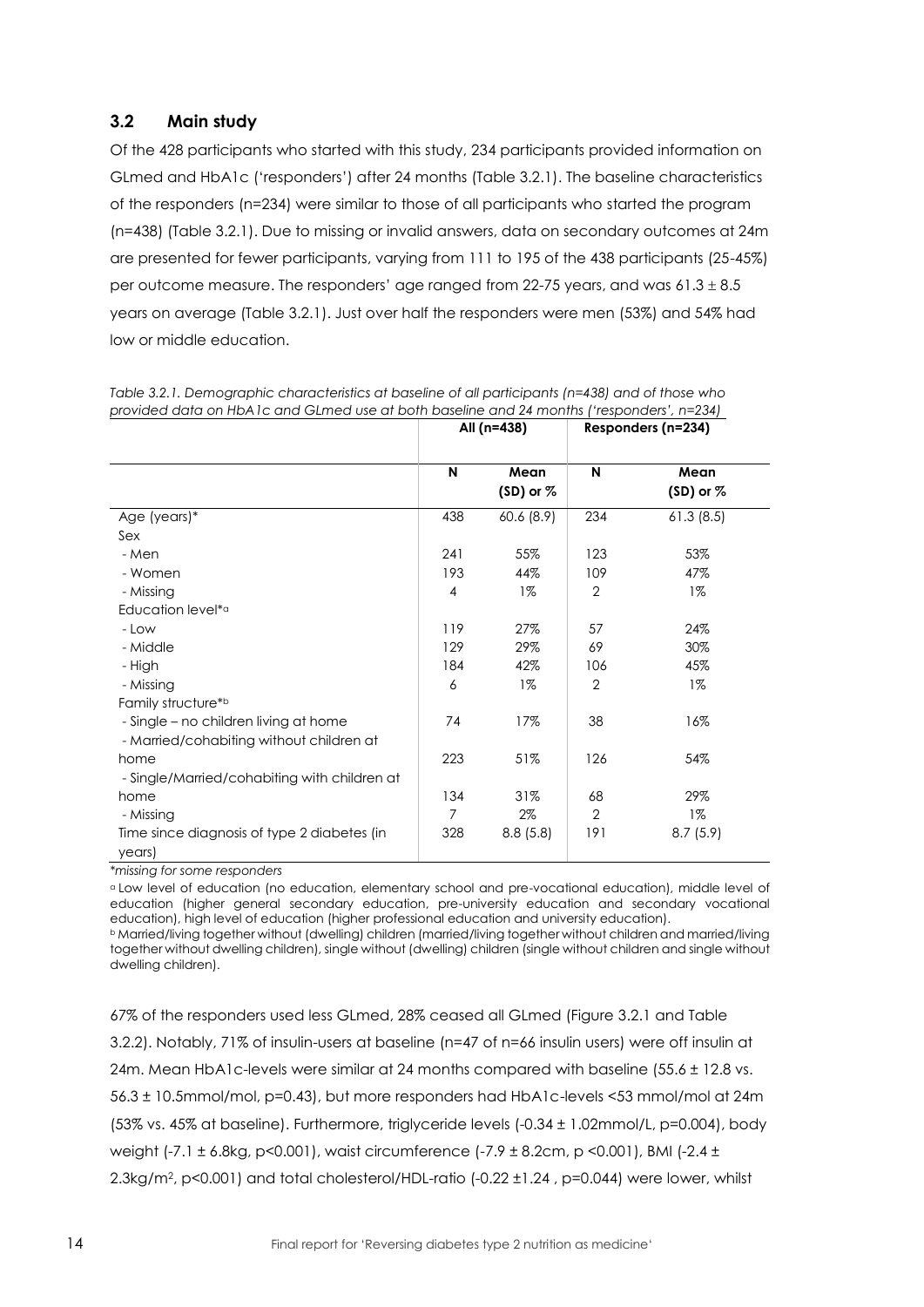HDL (+0.17 ± 0.53mmol/L, p<0.001) and LDL-cholesterol levels (+0.18 ± 1.06 mmol/L, p=0.040) were slightly higher. No differences were observed in fasting glucose or total-cholesterol levels. Quality of life and self-reported health significantly improved.



*Figure 3.2.1. Percentage of responders in various GLmed categories at baseline and at 24 months (n=234)*

|                                 | N<br>(used<br>for<br>paired<br>t-test) | <b>Baseline</b> | 24 months   | Mean<br>difference<br>(24m vs.<br>baseline) | Paired<br>sample<br>t-test | Repeated<br>measures<br>analysis(GL<br>M) |
|---------------------------------|----------------------------------------|-----------------|-------------|---------------------------------------------|----------------------------|-------------------------------------------|
|                                 |                                        | Mean (SD)       | Mean (SD)   | Mean (SD)                                   | P-value                    | P-value                                   |
| Fasting glucose (mmol/L)        | 151                                    | 8.7(2.1)        | 8.8(2.5)    | 0.12(2.53)                                  | 0.575                      | 0.126                                     |
| Total cholesterol (mmol/L)      | 136                                    | 4.6 $(1.2)$     | 4.8 $(1.2)$ | 0.20(1.23)                                  | 0.057                      | 0.247                                     |
| HDL (mmol/L)                    | 139                                    | 1.3(0.4)        | 1.4(0.5)    | 0.17(0.53)                                  | < 0.001                    | 0.169                                     |
| LDL (mmol/L)                    | 155                                    | 2.6(1.0)        | 2.8(1.1)    | 0.18(1.06)                                  | 0.040                      | 0.331                                     |
| Total cholesterol/HDL ratio     | 126                                    | 3.9(1.2)        | 3.7(1.3)    | $-0.22$ (1.24)                              | 0.044                      | 0.156                                     |
| Triglycerides (mmol/L)          | 134                                    | 2.1(1.2)        | 1.7(1.1)    | $-0.34(1.02)$                               | < 0.001                    | 0.004                                     |
| Body weight (kg)                | 179                                    | 94.1 (15.6)     | 87.0 (14.7) | $-7.01(6.84)$                               | < 0.001                    | < 0.0001                                  |
| BMI ( $kg/m2$ )                 | 179                                    | 31.4(4.3)       | 29.0(4.0)   | $-2.36(2.28)$                               | < 0.001                    | < 0.0001                                  |
| Waist circumference (cm)        | 111                                    | 110.4 (12.2)    | 102.5(11.1) | $-7.87(8.24)$                               | < 0.001                    | < 0.0001                                  |
| Subjective health<br>parameters |                                        |                 |             |                                             |                            |                                           |
| Health (score 1-10)             | 195                                    | 6.9(1.3)        | 7.3(1.6)    | 0.42(1.49)                                  | < 0.001                    | < 0.0001                                  |
| Quality of life (score 1-10)    | 195                                    | 7.4(1.2)        | 7.6(1.4)    | 0.28(1.33)                                  | 0.004                      | 0.001                                     |
| Fatigue (CIS-score 20-140)      | 195                                    | 64.3 (23.4)     | 54.8 (24.4) | $-9.53$ (20.72)                             | < 0.001                    | < 0.0001                                  |

*Table 3.2.2. Secondary outcomes: mean scores and changes of health parameters, self-perceived health, quality of life and fatigue at baseline and 24 months*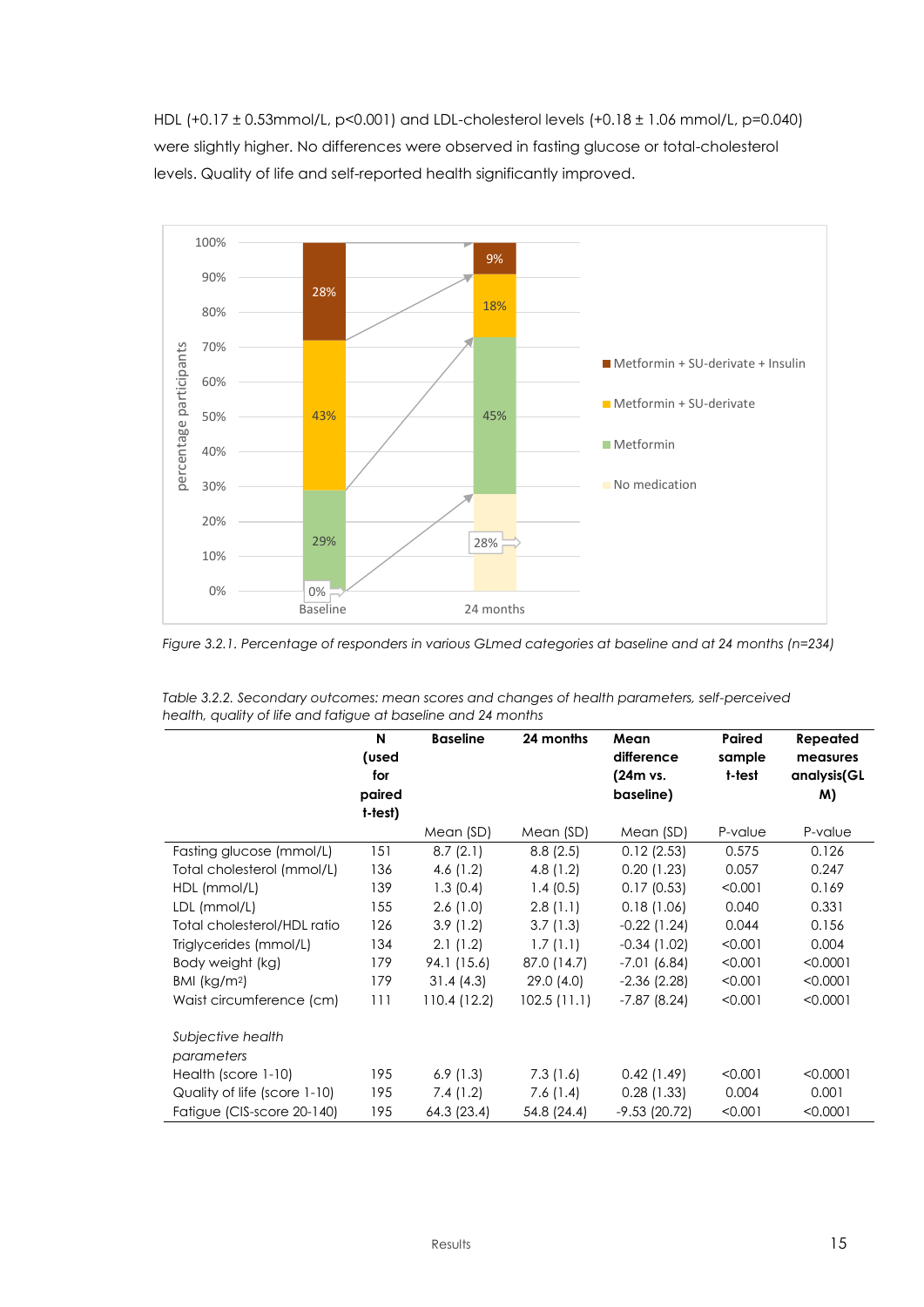#### <span id="page-15-0"></span>**3.3 Dietary intake sub-studies**

For the cross-sectional study, 310 participants received an invitation to complete the webbased 24HR. 147 participants (47% of the 310 participants) completed the 24HR. The baseline group included 37 participants (74% response rate), 58 participants at 6 months responded (53%) and 52 participants at 12 months (47%). No major differences in sociodemographic characteristics were found between the three different groups, only that group at baseline was significantly younger than the group at 12 months (p= 0.015)(Table 3.3.1). In all groups, more men than women participated, and most of the participants lived together without (resident) children.

| Socio-demographics                                       | Group at baseline | Group at 6 months<br>(n=58) | Group at 12 months<br>(n=52) ⊵ |
|----------------------------------------------------------|-------------------|-----------------------------|--------------------------------|
| Age (years)                                              | 58.5(7.1)         | 62.4(8.0)                   | 63.5(8.3)                      |
| Sex: Men $n$ (%)                                         | 19 (53%)          | 39 (67%)                    | 31 (60%)                       |
| Level of education $\epsilon$ , n (%)                    |                   |                             |                                |
| Low                                                      | $10(27.8\%)$      | 11 (19.0%)                  | $9(17.6\%)$                    |
| Middle                                                   | 13 (36.1%)        | 23 (39.7%)                  | 19 (37.3%)                     |
| High                                                     | 13 (36.1%)        | 24 (41.3%)                  | 23 (45.1%)                     |
| Household composition $d$ , n (%)                        |                   |                             |                                |
| Single without (dwelling) children                       | 11 (30.6%)        | 12 (20.7%)                  | $8(15.4\%)$                    |
| Married/living together without<br>(dwelling) children   | 15 (41.7%)        | 34 (58.6%)                  | 32 (61.5%)                     |
| Single/Married/Iiving together<br>with dwelling children | 10 (27.8%)        | 11 (19.0%)                  | $12(23.1\%)$                   |
| Other                                                    | $0(0\%)$          | $1(1.7\%)$                  | $0(0\%)$                       |

*Table 3.3.1. Socio-demographics of groups at baseline, 6 and 12 months of the group program 'Reverse Diabetes2 Now' presented as mean (SD) or n(%)*

<sup>a</sup> Data missing in the group at baseline for age (n= 5), sex (n=1), level of education (n=1) and household composition (n=1).

**b** Data missing in the group at 12 months for level of education (n=1).

<sup>c</sup> Low level of education (no education, elementary school and pre-vocational education), middle level of education (higher general secondary education, pre-university education and secondary vocational education), high level of education (higher professional education and university education).

d Married/living together without (dwelling) children (married/living together without children and married/living together without dwelling children), single without (dwelling) children (single without children and single without dwelling children).

Table 3.3.2 describes T2D related factors of the participants of the three groups. Only HDLcholesterol levels at baseline were significantly lower in the group at 6 months compared to the group at 12 months (p= 0.017). For participants at 6 and 12 months, BMI and waist circumference were significantly lower. HbA1c levels were lower in the group at 6 months. For total cholesterol and LDL-cholesterol, no differences were found in the groups at 6 and 12 months. HDL-cholesterol was significantly higher the group at 6 months. For the group at 12 months no further differences were found over time.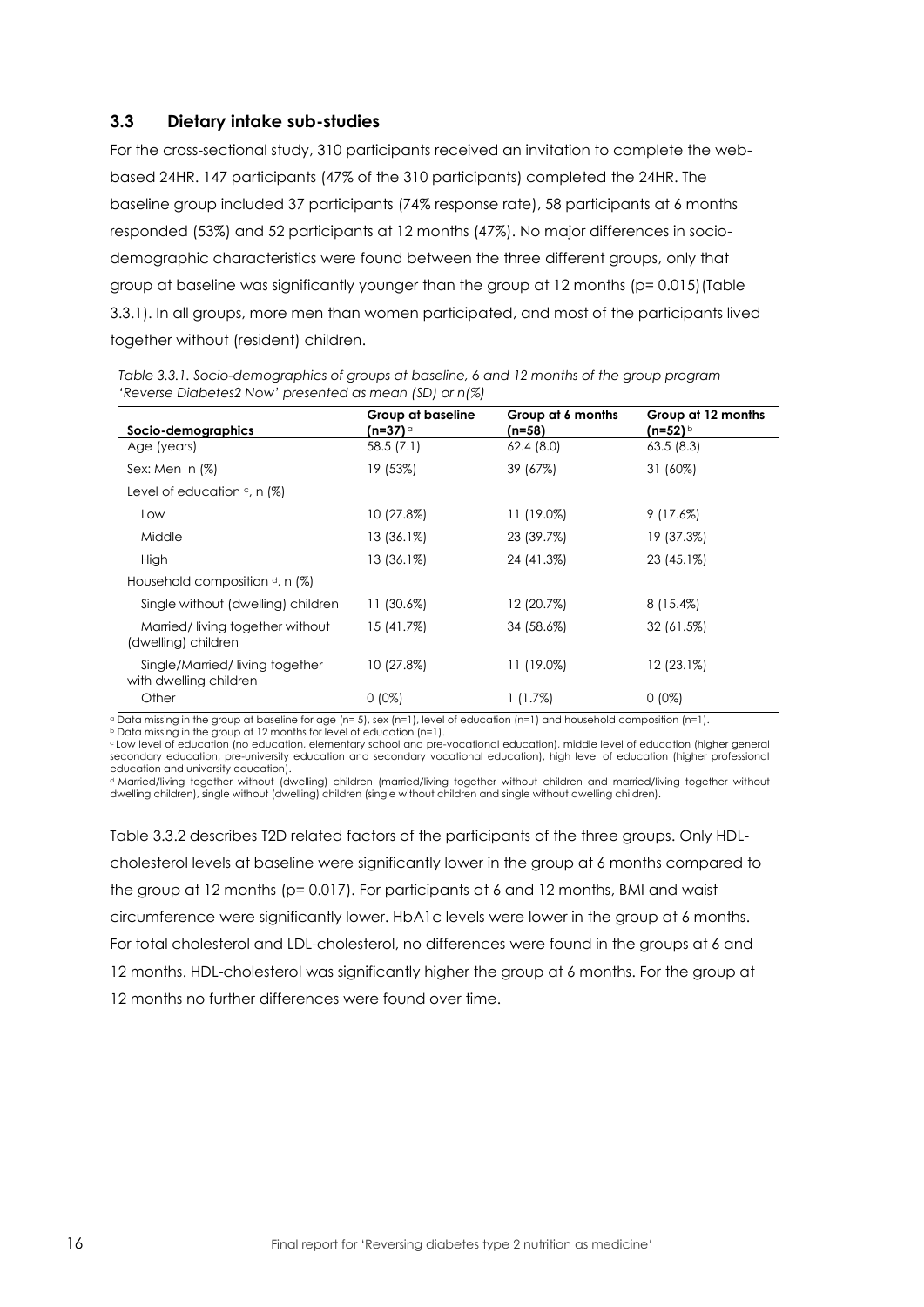| Characteristics                        | Group at<br>baseline (n=37) | Group at 6 months<br>(n=58) b | Group at 12<br>months (n=52) $\circ$ |
|----------------------------------------|-----------------------------|-------------------------------|--------------------------------------|
| Anthropometry                          |                             |                               |                                      |
| Body weight (kg)                       |                             |                               |                                      |
| At baseline                            | 96.8 (15.4)                 | 97.2 (17.2)                   | 94.9 (13.4)                          |
| At 6 months                            |                             | $89.2(16.6)$ <sup>d</sup>     | $87.8(11.2)$ <sup>d</sup>            |
| At 12 months                           |                             |                               | $85.6(12.1)$ <sup>d</sup>            |
| BMI ( $kg/m2$ )                        |                             |                               |                                      |
| At baseline                            | 32.2(3.8)                   | 32.2(5.6)                     | 32.1(4.4)                            |
| At 6 months                            |                             | 29.7 (5.5) d                  | 29.2 $(3.6)$ <sup>d</sup>            |
| At 12 months                           |                             |                               | 29.2 (3.8) d                         |
| Waist circumference (cm)               |                             |                               |                                      |
| At baseline                            | 109.4(10.1)                 | 111.5(11.3)                   | 111.8(11.1)                          |
| At 6 months                            |                             | 102.0 (11.0) d                | 101.3 $(8.7)$ <sup>d</sup>           |
| At 12 months<br>T2D parameters         |                             |                               | 101.3 (10.9) <sup>d</sup>            |
|                                        |                             |                               |                                      |
| HbA1C (mmol/mol)<br>At baseline        |                             |                               |                                      |
| At 6 months                            | $61.0$ (12.6)               | 55.4 (10.5)<br>48.5 (10.3) d  | 53.6 (10.4)<br>51.6 (11.3)           |
| At 12 months                           |                             |                               | 50.6 (10.0)                          |
| Diabetes medications                   |                             |                               |                                      |
|                                        |                             |                               |                                      |
| No medication, n (%)<br>At baseline    | $0(0\%)$                    | $0(0.0\%)$                    | $0(0.0\%)$                           |
| At 6 months                            |                             | 8(14.5%)                      | 11 (22.4%)                           |
| At 12 months                           |                             |                               | 16 (37.2%)                           |
| Metformin, n (%)                       |                             |                               |                                      |
| At baseline                            | 14 (37.8%)                  | 26 (44.8%)                    | 16 (32.0%)                           |
| At 6 months                            |                             | 43 (78.2%)                    | 34 (69.4%)                           |
| At 12 months                           |                             |                               | 22 (51.2%)                           |
| SU-derivate (+ Metformin), n (%)       |                             |                               |                                      |
| At baseline                            | 9(24.3%)                    | 17 (29.3%)                    | 21 (42.0%)                           |
| At 6 months                            |                             | $0(0.0\%)$                    | $2(4.1\%)$                           |
| At 12 months                           |                             |                               | 2(4.7%)                              |
| Insulin (+ SU-derivate and Metformin), |                             |                               |                                      |
| n (%)<br>At baseline                   | 12 (32.4%)                  | 15 (25.9%)                    | 13 (26.0%)                           |
| At 6 months                            |                             | 4 (7.3%)                      | $2(4.1\%)$                           |
| At 12 months                           |                             |                               | $3(7.0\%)$                           |
| Lipids                                 |                             |                               |                                      |
| Total cholesterol (mmol/L)             |                             |                               |                                      |
| At baseline                            | 4.7 (1.0)                   | 4.5 $(1.1)$                   | 4.7 $(1.0)$                          |
| At 6 months                            |                             | 4.6 $(1.4)$                   | 4.4(0.9)                             |
| At 12 months                           |                             |                               | 4.9(1.5)                             |
| LDL-cholesterol (mmol/L)               |                             |                               |                                      |
| At baseline                            | 2.7(0.8)                    | 2.6(0.9)                      | 2.4(0.8)                             |
| At 6 months                            |                             | 2.8(1.2)                      | 2.5(0.8)                             |
| At 12 months                           |                             |                               | 2.6(1.1)                             |
| HDL- cholesterol (mmol/L)              |                             |                               |                                      |
| At baseline                            | 1.2(0.3)                    | 1.1(0.2)                      | 1.3(0.6)                             |
| At 6 months<br>At 12 months            |                             | 1.3 $(0.3)$ <sup>d</sup>      | 1.4(0.3)<br>1.4(0.4)                 |
| Cholesterol/HDL ratio (mmol/L)         |                             |                               |                                      |
| At baseline                            | 4.2(1.2)                    | 4.3(1.2)                      | 3.9(1.2)                             |
| At 6 months                            |                             | 3.9 $(1.2)$ <sup>d</sup>      | 3.5(1.0)                             |
| At 12 months                           |                             |                               | 3.8(1.4)                             |
| Triglycerides (mmol/L)                 |                             |                               |                                      |
| At baseline                            | 2.1(0.9)                    | 2.2(1.2)                      | 2.3(1.6)                             |
| At 6 months                            |                             | 1.6 $(1.0)$ d                 | 1.6(0.9)                             |
| At 12 months                           |                             |                               | 1.8(1.5)                             |

*Table 3.3.2. T2D related factors of groups at baseline, 6 and 12 months of the group program 'Reverse Diabetes2 Now' for the cross-sectional dietary sub-study <sup>a</sup>*

N.A., Not available, BMI, Body Mass Index

<sup>a</sup> Data are mean (SD) or n (%).

b Data missing for the group at 6 months vary between 0 and 16.

<sup>c</sup> Data missing for the group at 12 months vary between 1 and 28.

<sup>d</sup> Significant differences within group compared to values at baseline (p<0.05).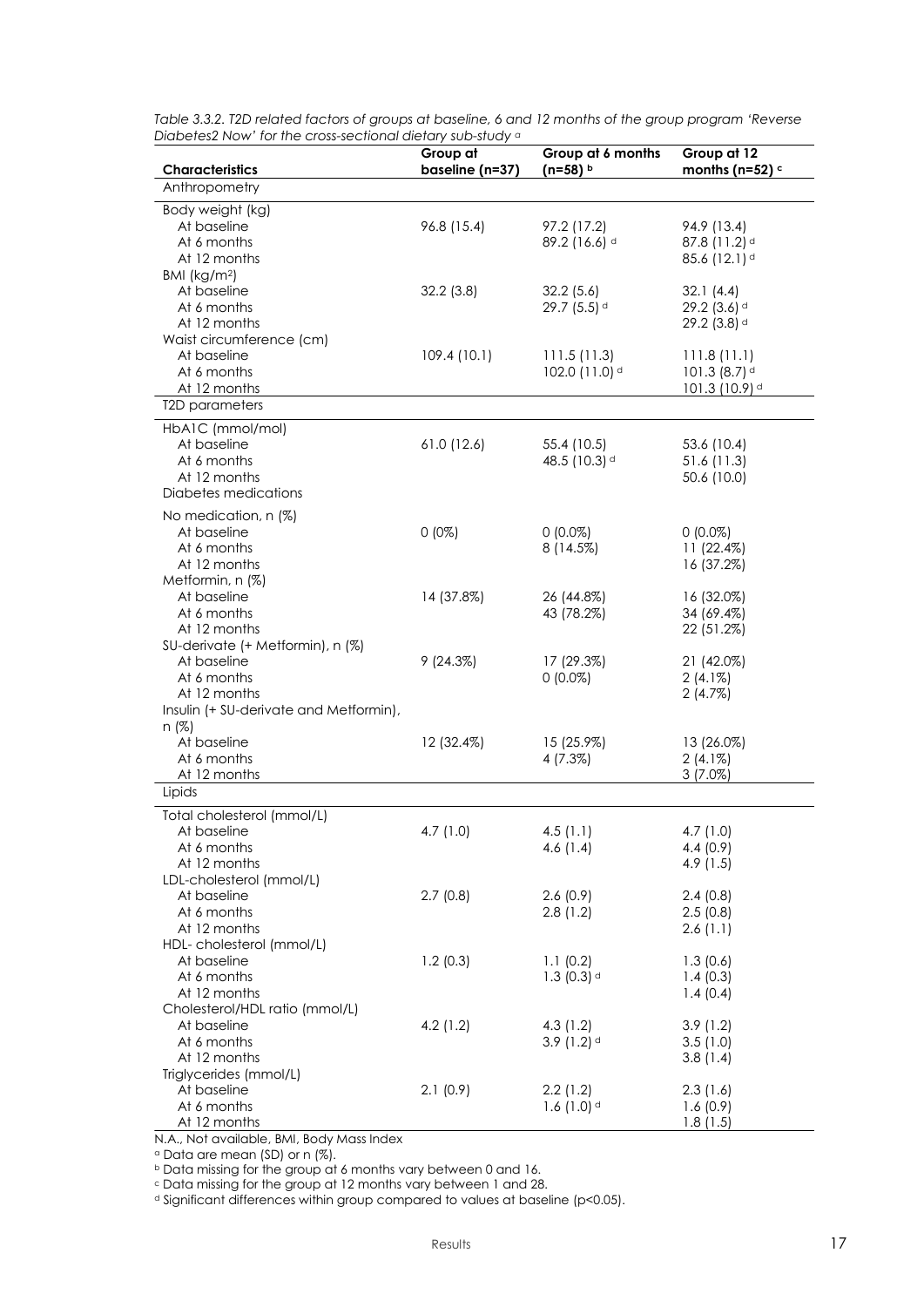#### *Nutrient intake*

The mean energy intake was lower for the group at 6 months (1297±515 kcal/d) and for the group at 12 months (1387±517 kcal/d) than for the group at baseline (1724±525 kcal/d) (Table 3.3.3). The absolute intake of carbohydrates nearly halved for the groups at 6 and 12 months (64±44 and 76±44 g/d, respectively) compared to the group at baseline (143±45 g/d). The absolute intake of total fat and saturated fat did not differ between the three groups. For relative intakes, slightly different findings were observed. The percentage of energy of total fat was higher for the group at 6 months (51.8±9.9E%/d) and the group at 12 months (51.7±10.0 E%/d) compared to the group at baseline (41.8±10.1 E%/d). In addition, for saturated fat, the percentage of energy was higher for the groups at 6 and 12 months (21.2±5.3 and 21.9±5.3 E%/d, respectively) than for group at baseline (16.4±5.4 E%/d). The absolute iodine intake was lower for groups at 6 and 12 months (97±60 and 101±60 mg/d, respectively) compared to the group at baseline (141±61 mg/d). No differences were found for other micronutrients (Table 3.3.3).

#### *Food consumption*

Fruit consumption was lower in the group at 12 months (median 0.0 [IQR 100.0] g/d) compared to the group at baseline (median 114.0 [IQR 162.5] g/d), but no significant differences were found between the group at baseline and the group at 6 months (Table 4). In contrast, vegetable consumption nearly doubled from median 123.1 [184.6] g/d in the group at baseline to median 270.0 [IQR 285.4] and median 240.0 [IQR 252.9] g/d in the groups at 6 and 12 months, respectively. Consumption of potatoes was low at baseline (0.0 [IQR 25.0] g/d) and dropped even further.

Consumption of bread, crisps, spreads and sauces almost diminished over time (Table 3.3.4). The consumption of cake and cookies, and pasta, rice and tortillas were lower in the groups at 6 and 12 months compared to the group at baseline. In contrast, consumption of crackers and crispbread was higher in the groups at 6 and 12 months compared to the group at baseline. The consumption of milk and milk products differed for several products between the three groups. Consumption of low-fat yoghurt, (semi) skimmed milk and cheese were higher at the group at baseline compared to the groups at 6 and 12 months where consumption of full-fat yoghurt was higher.

The consumption of artificially sweetened soft drinks was lower in the groups at 6 and 12 months (median 0.0 [IQR 0.0] and median 0.0 [IQR 0.0] g/d, respectively) compared to the group at baseline (median 0.0 [IQR 185.0] g/d).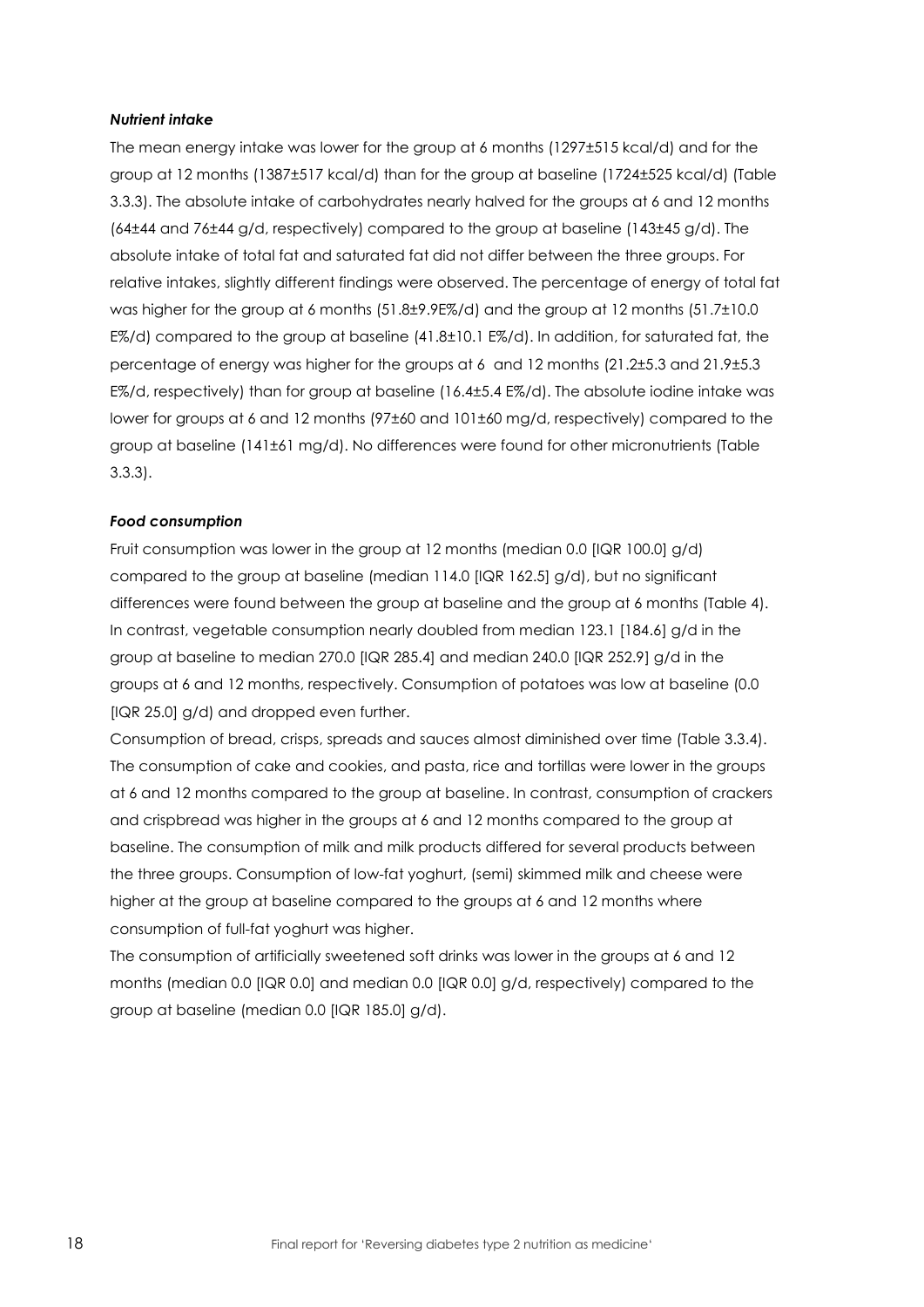| <b>Nutrients</b>                                      | Group at<br>baseline<br>$(n=32)$ b | Group<br>at 6m<br>$(n=58)$ | Group<br>at 12m<br>$(n=52)$ | p-value<br>between<br>groups* | p-value<br>baseline<br>vs. 6m** | p-value<br>baseline<br>vs. 12<br>$m^{**}$ | p-<br>value<br>6m vs.<br>$12m**$ |
|-------------------------------------------------------|------------------------------------|----------------------------|-----------------------------|-------------------------------|---------------------------------|-------------------------------------------|----------------------------------|
| Total energy                                          | 1724                               | 1297                       | 1387                        | 0.001                         | < 0.001                         | 0.005                                     | 0.362                            |
| (kcal/d)<br>Protein (E%/d)                            | (525)<br>18.8(5.6)                 | (515)<br>21.5<br>(5.5)     | (517)<br>20.6<br>(5.6)      | 0.097                         | 0.031                           | 0.161                                     | 0.393                            |
| Protein (g/d)<br>Total fat (E%/d)                     | 79 (27)<br>41.8<br>(10.1)          | 66 (26)<br>51.8<br>(9.9)   | 69 (27)<br>51.7             | 0.069<br>< 0.001              | 0.022<br>< 0.001                | 0.101<br>< 0.001                          | 0.462<br>0.932                   |
| Total fat (g/d)<br>Saturated fat                      | 85(39)<br>16.4(5.4)                | 78(38)<br>21.2             | (10.0)<br>82 (38)<br>21.9   | 0.707<br>< 0.001              | 0.418<br>< 0.001                | 0.704<br>< 0.001                          | 0.622<br>0.535                   |
| $(E\% / d)$<br>Saturated fat (g/d)<br>Monounsaturated | 32(15)<br>14.6(5.3)                | (5.3)<br>31(15)<br>17.3    | (5.3)<br>34(15)<br>16.8     | 0.647<br>0.056                | 0.787<br>0.018                  | 0.612<br>0.063                            | 0.355<br>0.583                   |
| fat $(E\% / d)$<br>Monounsaturated<br>fat $(g/d)$     | 30(16)                             | (5.2)<br>26 (16)           | (5.2)<br>27(16)             | 0.528                         | 0.268                           | 0.376                                     | 0.816                            |
| Polyunsaturated fat<br>$(E\% / d)$                    | 7.5(3.7)                           | 8.6(3.7)                   | 8.3(3.7)                    | 0.430                         | 0.198                           | 0.343                                     | 0.710                            |
| Polyunsaturated fat<br>(g/d)                          | 15(9)                              | 13(9)                      | 13(9)                       | 0.482                         | 0.282                           | 0.266                                     | 0.939                            |
| Trans fat (E%/d) c                                    | 0.5(0.4)                           | 0.6(0.4)                   | 0.7(0.4)                    | 0.091                         | 0.142                           | 0.029                                     | 0.357                            |
| Trans fat (g) $c$<br>EPA and DHA                      | 0.9(0.6)<br>0.08                   | 0.9(0.6)<br>0.27           | 1.0(0.6)<br>0.13            | 0.501<br>0.133                | 0.729<br>0.065                  | 0.526<br>0.555                            | 0.729<br>0.144                   |
| $(E\% / d)$                                           | (0.49)                             | (0.48)                     | (0.48)                      |                               |                                 |                                           |                                  |
| EPA and DHA<br>$(mg/d)$ c                             | 115 (992)                          | 459<br>(973)               | 201<br>(978)                | 0.216                         | 0.089                           | 0.434                                     | 0.290                            |
| Carbohydrates<br>$(E\% / d)$                          | 35.4(9.7)                          | 21.1<br>(9.5)              | 22.7<br>(9.6)               | < 0.001                       | < 0.001                         | < 0.001                                   | 0.372                            |
| Carbohydrates<br>(g/d)                                | 143 (45)                           | 64 (44)                    | 76 (44)                     | < 0.001                       | < 0.001                         | < 0.001                                   | 0.156                            |
| Dietary fibre (E%/d)                                  | 2.1(1.1)                           | 2.5(1.1)                   | 2.6(1.1)                    | 0.155                         | 0.162                           | 0.055                                     | 0.501                            |
| Dietary fibre (g/d)                                   | 19(8)                              | 16(8)                      | 18(8)                       | 0.274                         | 0.136                           | 0.614                                     | 0.253                            |
| Alcohol (E%/d) d                                      | 1.6(5.8)                           | 2.7(5.7)                   | 2.1(5.8)                    | 0.447                         | 0.208                           | 0.380                                     | 0.691                            |
| Alcohol (g/d) d                                       | 4 (13)                             | 6(13)                      | 5(13)                       | 0.527                         | 0.263                           | 0.243                                     | 0.741                            |
| Sodium (mg/d)                                         | 2223<br>(988)                      | 1741<br>(970)              | 1803<br>(978)               | 0.075                         | 0.028                           | 0.061                                     | 0.741                            |
| Potassium (mg/d)                                      | 2855<br>(968)                      | 2652<br>(950)              | 2772<br>(954)               | 0.608                         | 0.343                           | 0.704                                     | 0.511                            |
| lodine (µg/d)                                         | 141(61)                            | 97 (60)                    | 101 (60)                    | 0.004                         | 0.002                           | 0.005                                     | 0.742                            |
| Calcium (mg/d)                                        | 829 (360)                          | 810<br>(354)               | 823<br>(355)                | 0.968                         | 0.813                           | 0.936                                     | 0.856                            |
| Total iron (mg/d)                                     | 10.2(3.5)                          | 8.5(3.4)                   | 9.1(3.4)                    | 0.087                         | 0.027                           | 0.154                                     | 0.376                            |
| Folate ( $\mu$ g/d) $\circ$                           | 239 (205)                          | 246<br>(201)               | 266<br>(202)                | 0.980                         | 0.843                           | 0.911                                     | 0.921                            |
| Vitamin B12 (µg/d)<br>$\mathsf{C}$                    | 4.5(4.6)                           | 4.4(4.5)                   | 4.4(4.5)                    | 0.475                         | 0.235                           | 0.574                                     | 0.473                            |
| Vitamin C (mg/d) c                                    | 93 (102)                           | 94 (100)                   | 101<br>(101)                | 0.903                         | 0.741                           | 0.983                                     | 0.741                            |

*Table 3.3.3. Nutrient intake of the cross-sectional dietary sub-study of groups at baseline, 6m and 12m of the group program 'Reverse Diabetes2 Now' adjusted for age and sex <sup>a</sup>*

E%, percentage of energy

<sup>a</sup> Data are estimated marginal means intakes per day adjusted for age and sex (SD).

**b Sample size reduced by 5 cases due to missing data of age.** 

<sup>c</sup> Data were log-transformed to get normality for statistical analyses but means and S.D. are presented non-transformed. <sup>d</sup> Comparisons between groups were performed using the non-parametric Kruskal-Wallis test, post hoc comparisons were

performed using Dunn's post hoc test, therefore p-values were not adjusted for age and sex.

\* Comparisons between groups were performed using ANCOVA adjusted for age and sex.

\*\* Post-hoc comparisons were performed using LSD post hoc test.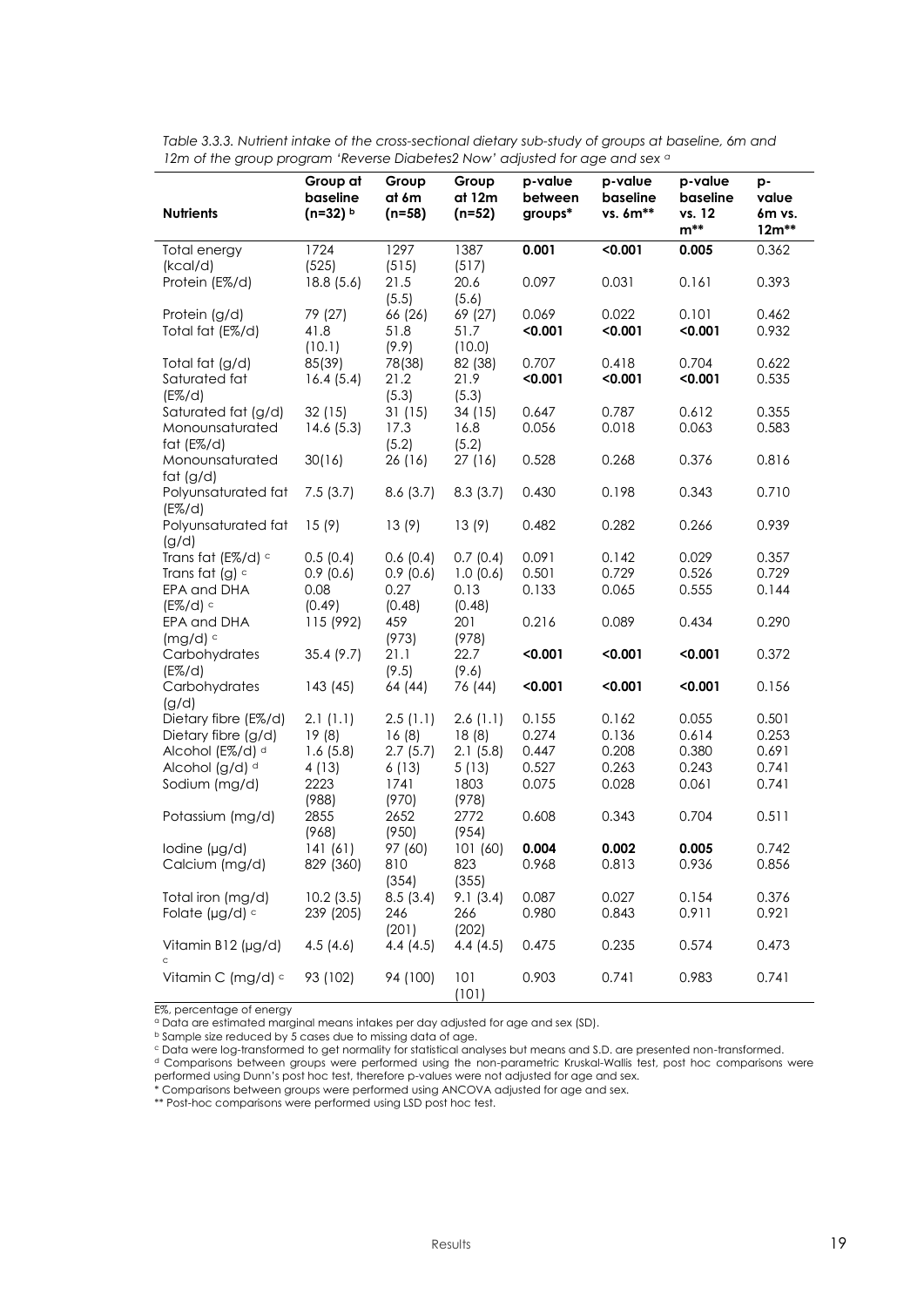| $\sim$ . The group program noveled braser cost non-                       | Group at                                                                       | Group at 6m                                                                | Group at 12m                                                                 | p-value                                   | p-value                                       | p-value                                   | p-value                                   |
|---------------------------------------------------------------------------|--------------------------------------------------------------------------------|----------------------------------------------------------------------------|------------------------------------------------------------------------------|-------------------------------------------|-----------------------------------------------|-------------------------------------------|-------------------------------------------|
| Food groups                                                               | baseline<br>$(n=37)$                                                           | $(n=58)$                                                                   | $(n=52)$                                                                     | between<br>groups*                        | baseline<br>vs. 6m**                          | baseline<br>vs. 12m**                     | 6m vs.<br>$12m**$                         |
| (in g/d)<br>Fruit<br>Vegetables<br>Potatoes<br>Legumes<br>Nuts and seeds  | 114.0 [162.5]<br>123.1 [184.6]<br>$0.0$ [25.0]<br>$0.0$ $[0.0]$<br>$0.0$ [3.3] | 56.3 [127.9]<br>270.0 [285.4]<br>$0.0$ [0.0]<br>$0.0$ [0.0]<br>13.8 [25.0] | $0$ [100.0]<br>240.0 [252.9]<br>$0.0$ [0.0]<br>$0.0$ $[0.0]$<br>$0.0$ [25.0] | 0.027<br>0.001<br>0.001<br>0.765<br>0.068 | 0.950<br>< 0.001<br>< 0.001<br>0.483<br>0.021 | 0.029<br>0.002<br>0.114<br>0.802<br>0.170 | 0.017<br>0.588<br>0.023<br>0.624<br>0.314 |
| Eggs                                                                      | 8.8 [100.0]                                                                    | $0.0$ [50.0]                                                               | $0.0$ [50.0]                                                                 | 0.282                                     | 0.124                                         | 0.213                                     | 0.771                                     |
| Crackers and<br>crispbread                                                | $0.0$ [5.0]                                                                    | $0.0$ [24.0]                                                               | 8.0 [20.0]                                                                   | 0.029                                     | 0.025                                         | 0.013                                     | 0.743                                     |
| <b>Bread</b><br>Low carb bread<br>Cakes and sweet 8.0 [28.5]<br>biscuits  | 50.0 [105.0]<br>$0.0$ [35.0]                                                   | $0.0$ $[0.0]$<br>$0.0$ [35.0]<br>$0.0$ [0.0]                               | $0.0$ [0.0]<br>$0.0$ [70.0]<br>$0.0$ [0.0]                                   | < 0.001<br>0.715<br>< 0.001               | < 0.001<br>0.986<br>< 0.001                   | < 0.001<br>0.504<br>< 0.001               | 0.679<br>0.464<br>0.464                   |
| Breakfast cereals 0.0 [0.0]<br>Pasta, rice,<br>tortillas                  | $0.0$ [0.0]                                                                    | $0.0$ [0.0]<br>$0.0$ $[0.0]$                                               | $0.0$ [0.0]<br>$0.0$ $[0.0]$                                                 | 0.076<br>0.002                            | 0.111<br>0.001                                | 0.728<br>0.008                            | 0.032<br>0.443                            |
| Semi-skimmed<br>and skimmed milk                                          | $0.0$ [15.0]                                                                   | $0.0$ [0.0]                                                                | $0.0$ [0.0]                                                                  | < 0.001                                   | < 0.001                                       | < 0.001                                   | 0.754                                     |
| Whole milk<br>Low fat yoghurt<br>Full fat yoghurt<br>Cream                | $0.0$ [0.0]<br>$0.0$ [0.0]<br>$0.0$ [0.0]<br>$0.0$ [0.0]                       | $0.0$ [0.0]<br>$0.0$ [0.0]<br>150.0 [132.5]<br>$0.0$ [0.0]                 | $0.0$ [0.0]<br>$0.0$ [0.0]<br>150.0 [287.5]<br>$0.0$ [0.0]                   | 0.162<br>0.004<br>< 0.001<br>0.162        | 0.415<br>0.035<br>< 0.001<br>0.304            | 0.709<br>0.001<br>< 0.001<br>0.057        | 0.187<br>0.165<br>0.947<br>0.312          |
| Cheese $\leq$ 30+<br>Cheese $>$ 30+                                       | $0.0$ [20.0]<br>$0.0$ [40.0]                                                   | $0.0$ [0.0]<br>22.0 [44.0]                                                 | $0.0$ [0.0]<br>$0.0$ [40.0]                                                  | 0.010<br>0.236                            | 0.006<br>0.124                                | 0.009<br>0.738                            | 0.918<br>0.188                            |
| Coffee and tea<br>Fruit juice<br>Sugar sweetened 0.0 [0.0]<br>soft drinks | 750.0 [525.0]<br>$0.0$ [0.0]                                                   | 662.5 [500.0]<br>$0.0$ [0.0]<br>$0.0$ [0.0]                                | 787.5 [720.0]<br>$0.0$ [0.0]<br>$0.0$ [0.0]                                  | 0.050<br>0.308<br>0.186                   | 0.550<br>0.241<br>0.162                       | 0.121<br>0.135<br>0.907                   | 0.016<br>0.694<br>0.095                   |
| Artificially<br>sweetened soft<br>drinks                                  | $0.0$ [185.0]                                                                  | $0.0$ [0.0]                                                                | $0.0$ [0.0]                                                                  | < 0.001                                   | < 0.001                                       | < 0.001                                   | 0.541                                     |
| Alcoholic<br>beverages                                                    | $0.0$ [0.0]                                                                    | $0.0$ [0.6]                                                                | $0.0$ [0.0]                                                                  | 0.313                                     | 0.129                                         | 0.310                                     | 0.596                                     |
| Soup<br>Crisps<br>Chocolate,<br>bonbons                                   | $0.0$ [7.6]<br>$0.0$ [0.0]<br>$0.0$ $[0.0]$                                    | $0.0$ [250.0]<br>$0.0$ [0.0]<br>0.0 [0.0]                                  | $0.0$ [250.0]<br>$0.0$ [0.0]<br>$0.0$ [7.0]                                  | 0.051<br>< 0.001<br>0.383                 | 0.016<br>< 0.001<br>0.899                     | 0.265<br>< 0.001<br>0.303                 | 0.162<br>0.674<br>0.193                   |
| <b>Butter</b><br>Margarine and<br>cooking fats                            | $0.0$ [12.0]<br>$0.0$ [2.8]                                                    | $0.0$ [10.5]<br>$0.0$ [3.8]                                                | $0.0$ [12.0]<br>$0.0$ [2.0]                                                  | 0.893<br>0.334                            | 0.803<br>0.688                                | 0.861<br>0.366                            | 0.637<br>0.144                            |
| Spreads<br>Oil<br>Sauce                                                   | $0.0$ [9.0]<br>0.0 [6.6]<br>$0.0$ [18.3]                                       | $0.0$ $[0.0]$<br>0.0 [6.1]<br>$0.0$ [ 0.0]                                 | $0.0$ [0.0]<br>$0.0$ [5.8]<br>$0.0$ [2.7]                                    | < 0.001<br>0.824<br>0.005                 | < 0.001<br>0.789<br>0.001                     | < 0.001<br>0.542<br>0.092                 | 0.520<br>0.696<br>0.088                   |
| Oily fish<br>White fish                                                   | $0.0$ [0.0]<br>$0.0$ [0.0]                                                     | $0.0$ [0.0]<br>$0.0$ $[0.0]$                                               | $0.0$ [0.0]<br>$0.0$ $[0.0]$                                                 | 0.440<br>0.497                            | 0.450<br>0.240                                | 0.704<br>0.546                            | 0.208<br>0.539                            |

*Table 3.3.4 Consumption of foods of the cross-sectional dietary sub-study of groups at baseline, 6m and 12m of the group program 'Reverse Diabetes2 Now' <sup>a</sup>*

<sup>a</sup> Data are median intake per day [interquartile range (IQR)].

\* Comparisons between groups were performed using the non-parametric Kruskal-Wallis test \*\* Post hoc comparisons were performed using Dunn's post hoc test

#### *Prospective study*

For the prospective study, of the 49 participants who were invited, 42 participants (86%) completed 24HR at baseline of whom the majority (n=35 out of 42) reported dietary intake over 2 or 3 days. At 6 months, 23 participants completed (55% of 42) with at least one 24HR.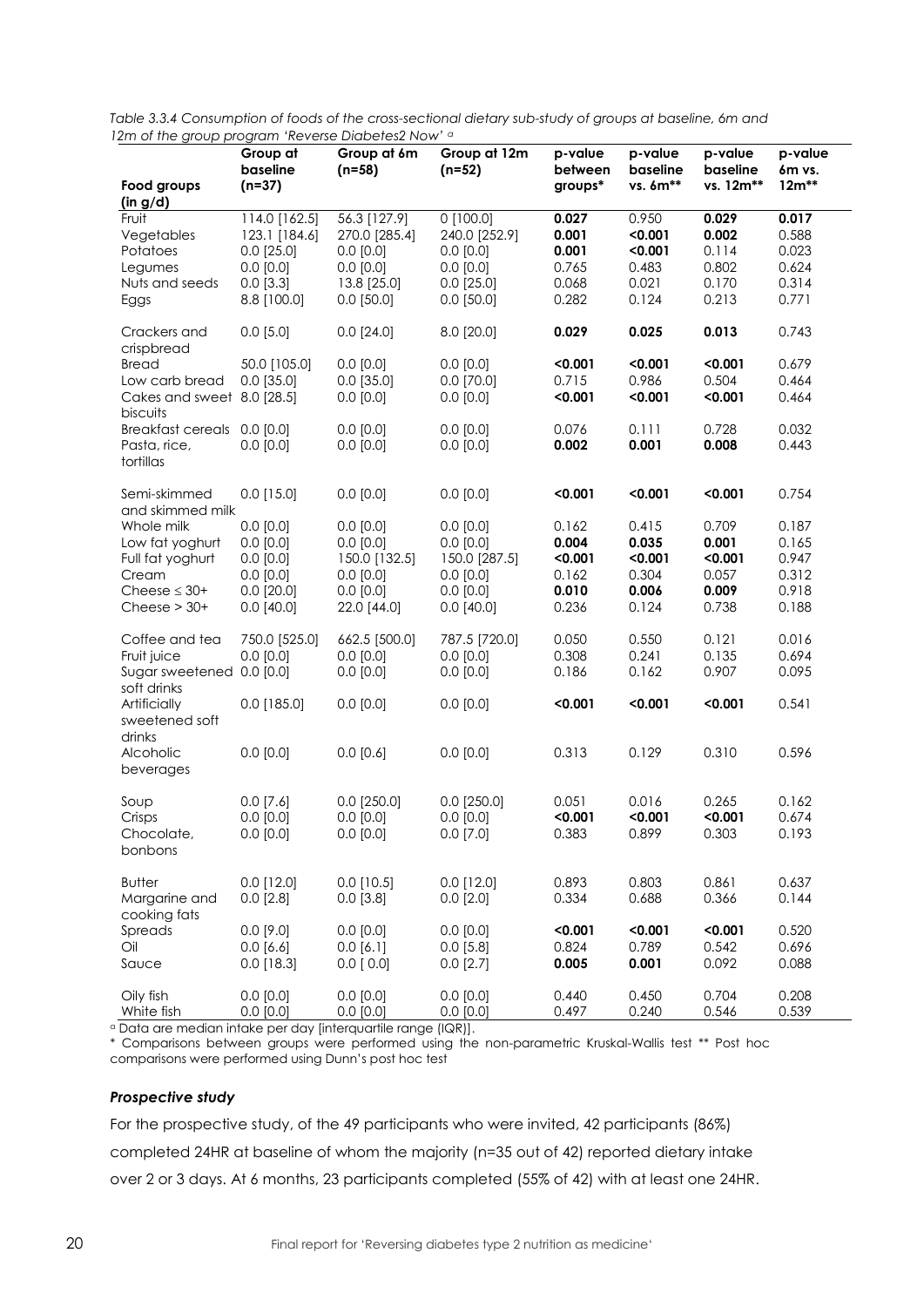Participants were invited again at 12 months to complete a final round of 24HR; this was slightly delayed due to the COVID-19 pandemic (May 2020). Of the 23 participants, 22 participants completed 24HR at 6 months also completed 24HR at 12-14 months. As the number of participants at 6 and 12 months was very limited, we only describe the data and we did not perform any statistical testing.

Total energy intake was lower with 1469 ± 607 kcal/d at 6 months and 1529 ± 496kcal/d at 12-14 months compared with baseline (1681 ± 505 kcal/d) (Appendix Table 1). The percent contribution to total energy intake of carbohydrates was lower at 6 months (23.7 ± 12.9 E%) and 12-14 months ( $28.8 \pm 11.8$  E%) compared with baseline ( $35.0 \pm 12.2$  E%). When looking at absolute intake of macronutrients (in g/d), intake of carbohydrates went down (from 142±68 g/d at baseline to  $76.8\pm34.9$  g/d at 6 months and  $103.4\pm51.3$ g/d) at  $12$ -14 months, protein remained fairly similar comparing baseline (79.1 ± 22.9g/d) with 12-14m (75.1±25.3g/d), and fat intake went up a little  $(41.4\pm10.0$  baseline,  $50.4\pm11.9g/d$  at 6m and  $46.3\pm11.4g/d$  at 12-14m), which was mostly due to an increase in monounsaturated fat intake (in g/d) and slightly from saturated fat intake.

Of the micronutrients, iodine intake was lower at 6 months (113.4±61.7 µg/d) and 12- 14months (121.4±89.6 µg/d) compared with baseline (158.6 ±52.6 µg/d). Intakes of vitamin B12, calcium, vitamin C, and folate were somewhat higher at 6 and 12-14 months compared with baseline.

In terms of food consumption, we observed that consumption of crackers and crispbread increased and consumption of bread, cakes and biscuits decreased (Table 3.3.6). Consumption of vegetables, dairy products, coffee and tea, water, meat and meat products, cheese increased somewhat whereas consumption of fruit, potatoes, sugar and confectionary, fats and oils decreased somewhat. Consumption of the following food groups was nearly zero and remained largely not consumed: legumes, breakfast cereals, pasta- rice -and tortillas, margarine and cooking fats, oil, fish, soya and vegetarian products, fruit and vegetable juices, soft drinks and lemonade, and alcoholic drinks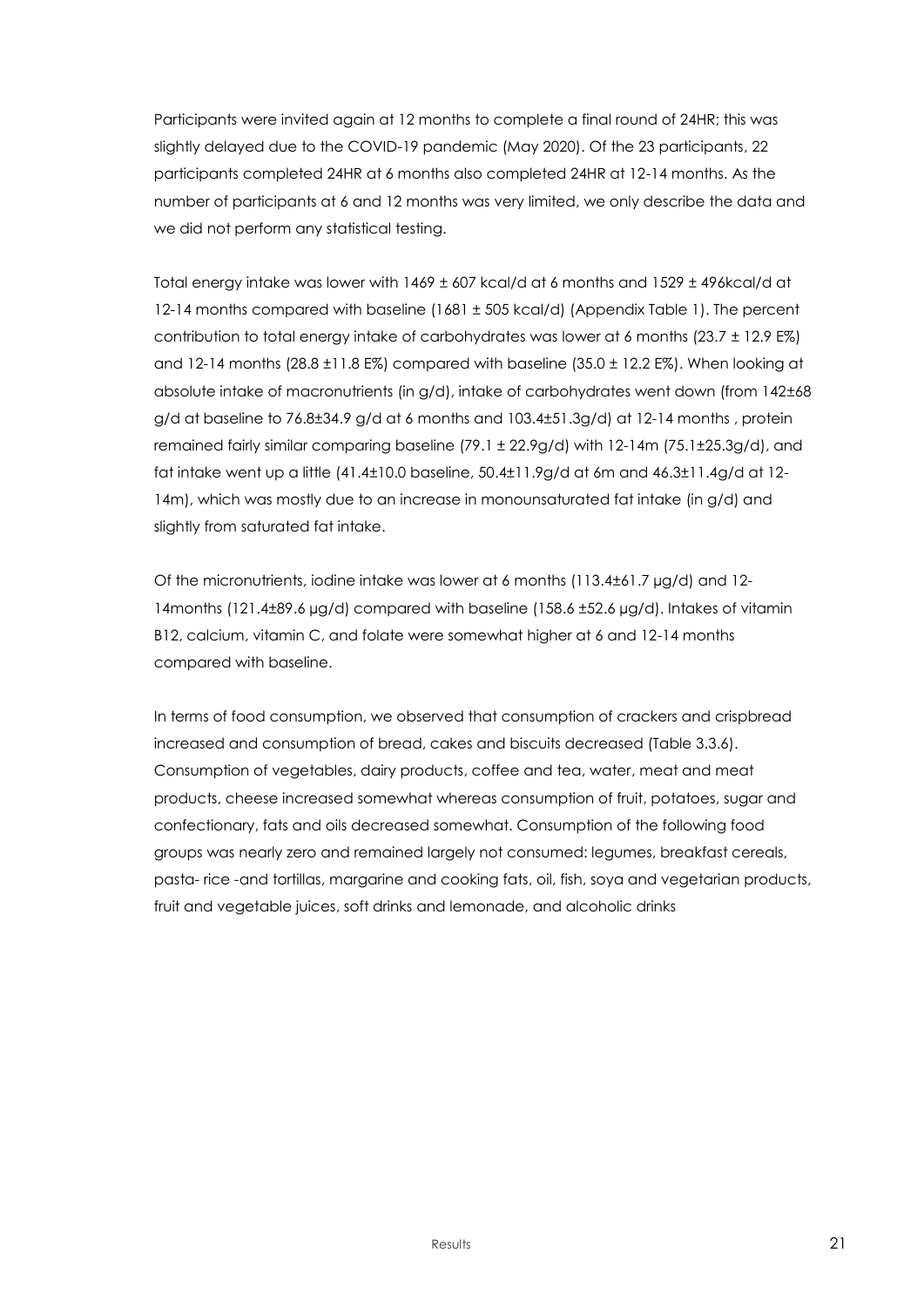|                            | <b>Baseline</b> | $(N=42)$  | 6 months | $(N=23)$  | $12 - 14$ | $(N=22)$  |
|----------------------------|-----------------|-----------|----------|-----------|-----------|-----------|
|                            |                 |           |          |           | months    |           |
| <b>Nutrients</b>           | Mean            | <b>SD</b> | Mean     | <b>SD</b> | Mean      | <b>SD</b> |
| Total energy (kcal/d)      | 1681            | 505       | 1469     | 607       | 1529      | 496       |
| Total energy (MJ/d)        | $7.0\,$         | 2.1       | 6.1      | 2.5       | 6.4       | 2.1       |
| Protein (E%/d)             | 19.7            | 4.1       | 22.1     | 4.2       | 20.8      | 4.4       |
| Protein (g/d)              | 79.1            | 22.9      | 77.4     | 32.0      | 75.1      | 25.3      |
| Total fat (E%/d)           | 41.4            | 10.0      | 50.4     | 11.9      | 46.3      | 11.4      |
| Total fat (g/d)            | 80.6            | 31.2      | 87.5     | 42.4      | 82.8      | 34.6      |
| Saturated fat (E%/d)       | 16.8            | 23.3      | 20.8     | 26.0      | 19.8      | 28.7      |
| Saturated fat (g/d)        | 31.4            | 13.1      | 33.9     | 17.5      | 33.7      | 15.8      |
| Monounsaturated fat        |                 |           |          |           |           |           |
| $(E\% / d)$                | 14.4            | 20.3      | 18.6     | 24.3      | 15.9      | 23.2      |
| Monounsaturated fat        |                 |           |          |           |           |           |
| (g/d)                      | 26.8            | 11.4      | 30.4     | 16.4      | 27.0      | 12.8      |
| Polyunsaturated fat        |                 |           |          |           |           |           |
| $(E\% / d)$                | 7.8             | 12.7      | 8.7      | 12.8      | 7.9       | 13.3      |
| Polyunsaturated fat        |                 |           |          |           |           |           |
| (g/d)                      | 14.6            | 7.1       | 14.2     | 8.6       | 13.5      | 7.3       |
| Trans fat (E%/d) c         | 0.53            | 1.09      | 0.59     | 1.07      | 0.54      | 1.08      |
| Trans fat (g/d) $c$        | 1.0             | 0.6       | 1.0      | 0.7       | 0.9       | 0.6       |
| EPA and DHA (E%/d) c       | 0.18            | 1.07      | 0.24     | 0.86      | 0.14      | 0.70      |
| EPA and DHA (mg/d) c       | 0.34            | 0.60      | 0.39     | 0.58      | 0.24      | 0.39      |
| Carbohydrates (E%/d)       | 35.0            | 12.2      | 23.7     | 12.9      | 28.8      | 11.8      |
| Carbohydrates (g/d)        | 142.3           | 67.5      | 76.8     | 34.9      | 103.4     | 51.3      |
| Dietary fibre (E%/d)       | 2.2             | 0.8       | 2.4      | 1.0       | 2.3       | 0.7       |
| Dietary fibre (g/d)        | 18.2            | 7.1       | 16.6     | 7.6       | 17.9      | 6.5       |
| Alcohol (E%/d) d           | 1.2             | 2.9       | 1.1      | 3.9       | 1.4       | 3.8       |
| Alcohol (g/d) <sup>d</sup> | 3.8             | 10.2      | 3.6      | 13.6      | 4.1       | 12.3      |
| Sodium (mg/d)              | 2071.2          | 799.6     | 1768.9   | 1022.9    | 1907.1    | 709.2     |
| Potassium (mg/d)           | 2879.8          | 830.0     | 2774.5   | 1017.4    | 2850.5    | 1022.8    |
| lodine (µg/d)              | 158.6           | 52.6      | 113.4    | 61.7      | 121.4     | 89.6      |
| Calcium (mg/d)             | 873.5           | 340.6     | 899.1    | 512.2     | 919.9     | 419.8     |
| Total iron (mg/d)          | 9.8             | 3.0       | 9.7      | 3.5       | 9.8       | 3.1       |
| Folate (µg/d) c            | 229.7           | 78.8      | 267.1    | 130.2     | 267.5     | 120.1     |
| Vitamin B12 (µg/d) c       | 4.2             | 2.4       | 6.2      | 5.5       | 4.3       | 2.9       |
| Vitamin C (mg/d) c         | 67.0            | 38.8      | 79.1     | 55.8      | 86.8      | 73.8      |

*Table 3.3.5 Average nutrient intake of prospective sub-study on dietary changes in lifestyle intervention program 'Reverse Diabetes 2 Now' at baseline, 6 months and 12-14 months*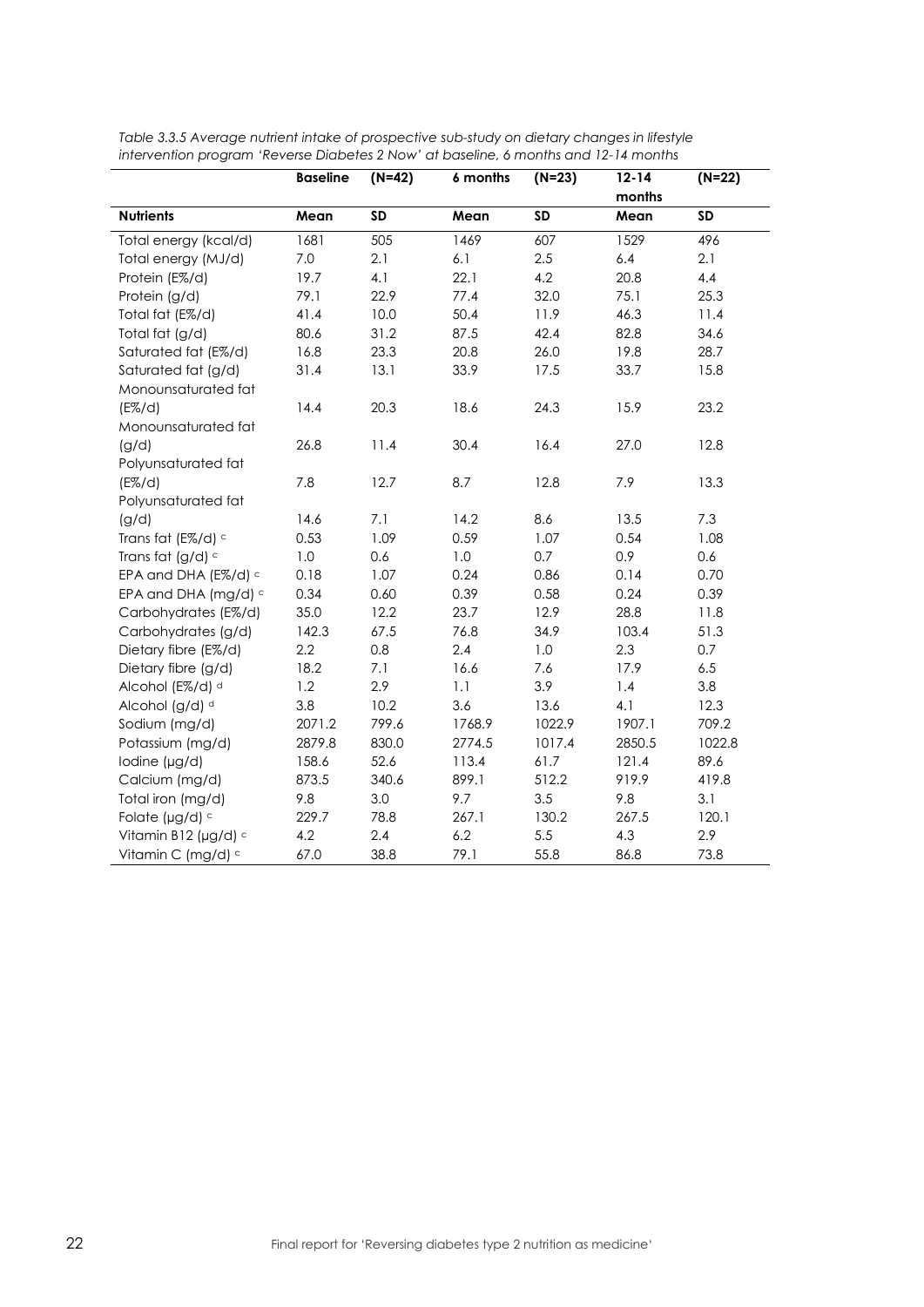|                                | <b>Baseline</b> |       | 6           |                     | $12 - 14$   |             |
|--------------------------------|-----------------|-------|-------------|---------------------|-------------|-------------|
|                                | $(n=42)$        |       | months      |                     | months      |             |
|                                |                 |       | $(n=23)$    |                     | $(n=22)$    |             |
| Food groups (in g/d)           | Median          | IQR   | Median      | <b>IQR</b>          | Median      | <b>IQR</b>  |
| Fruit                          | 101.0           | 59.9  | 45.0        | 100.0               | 49.2        | 102.8       |
| Vegetables                     | 89.4            | 72.4  | 145.1       | 102.5               | 101.5       | 88.8        |
| Potatoes                       | 42.8            | 150.0 | 0           | 96                  | 0.0         | 70.0        |
| Legumes                        | 0.0             | 0.0   | 0.0         | 0.0                 | 0.0         | 0.0         |
| Nuts and seeds                 | 18.5            | 29.0  | 13.0        | 25.0                | 20.9        | 33.3        |
| Eggs                           | 50.0            | 60.7  | 50.0        | 83.5                | 50.0        | 90.0        |
| Cereal and cereal products,    |                 |       |             |                     |             |             |
| including                      |                 |       |             |                     |             |             |
| Crackers and crispbread        | 0.0             | 0.0   | 5.0         | 25.0                | 15.8        | 30.0        |
| <b>Bread</b>                   | 56.2            | 80.0  | 0.0         | 0.0                 | $\Omega$    | 0           |
| Low carb bread                 | 0.0             | 58.3  | 0.0         | 32.1                | 0.0         | 35.0        |
| Cakes and sweet biscuits       | 17.0            | 52.8  | 0.0         | 10.0                | 0.0         | 0.0         |
| <b>Breakfast cereals</b>       | 0.0             | 20.0  | $\mathbf 0$ | $\mathsf{O}\xspace$ | $\mathbf 0$ | $\mathbf 0$ |
| Pasta, rice, tortillas         | 0.0             | 0.0   | 0           | 0                   | $\mathbf 0$ | 0           |
| Dairy products and substitutes | 102.2           | 86.9  | 150.0       | 127.9               | 87.4        | 139.2       |
| Cheese                         | 26.8            | 20.0  | 28.0        | 48.0                | 37.0        | 33.3        |
| Drinks, including              |                 |       |             |                     |             |             |
| Coffee, tea                    | 182.6           | 65.5  | 192.0       | 73.0                | 194.5       | 74.4        |
| Fruit and vegetable juice      | 0.0             | 0.0   | 0.0         | 0.0                 | 0.0         | 0.0         |
| Soft drinks and lemonade       | 0.0             | 192.0 | 0.0         | 0.0                 | 0.0         | 0.0         |
| Water                          | 187.5           | 120.0 | 207.1       | 131.3               | 198.7       | 127.1       |
| Alcoholic drinks (beer, wine,  | 0.0             | 100.0 | 0.0         | 0.0                 | 0.0         | 0.0         |
| liquor)                        |                 |       |             |                     |             |             |
| Soup                           | 31.3            | 250.0 | 0.0         | 250.0               | 141.3       | 250.0       |
| Sugar, confectionary (sweet    | 6.8             | 15.0  | 0.0         | 2.0                 | 0.0         | 7.0         |
| sauces)                        |                 |       |             |                     |             |             |
| Fats and oils, including       | 12.0            | 9.2   | 7.2         | 9.4                 | 10.2        | 7.9         |
| <b>Butter</b>                  | 0.0             | 0.0   | 0.0         | 6.5                 | 4.50        | 12.00       |
| Margarine and cooking fats     | 0.0             | 3.5   | 0.0         | 1.0                 | 0.0         | 0.0         |
| Oil                            | 0.0             | 0.0   | 0.0         | 1.0                 | 0.0         | 2.0         |
| Sauce                          | 7.0             | 27.0  | 0.0         | 25.1                | 0.0         | 11.7        |
| Fish, including                | 0.0             | 80.0  | 0.0         | 100.0               | 0.0         | 16.5        |
| Oily fish                      | 0.0             | 0.0   | 0           | 0                   | 0           | 0           |
| White fish                     | 0.0             | 0.0   | 0.0         | 90.0                | 0.0         | 0.0         |
| Meat and meat products         | 62.5            | 49.4  | 100.0       | 69.8                | 79.7        | 87.8        |
| Soya and vegetarian products   | 0.0             | 0.0   | 0.0         | 0.0                 | 0.0         | 0.0         |
| (including soya drinks)        |                 |       |             |                     |             |             |

*Table 3.3.6 Food consumption, including non-consumers (presented as median (IQR) as data not normally distributed of prospective sub-study on dietary changes in lifestyle intervention program 'Reverse Diabetes 2 Now' at baseline, 6 months and 12-14 months*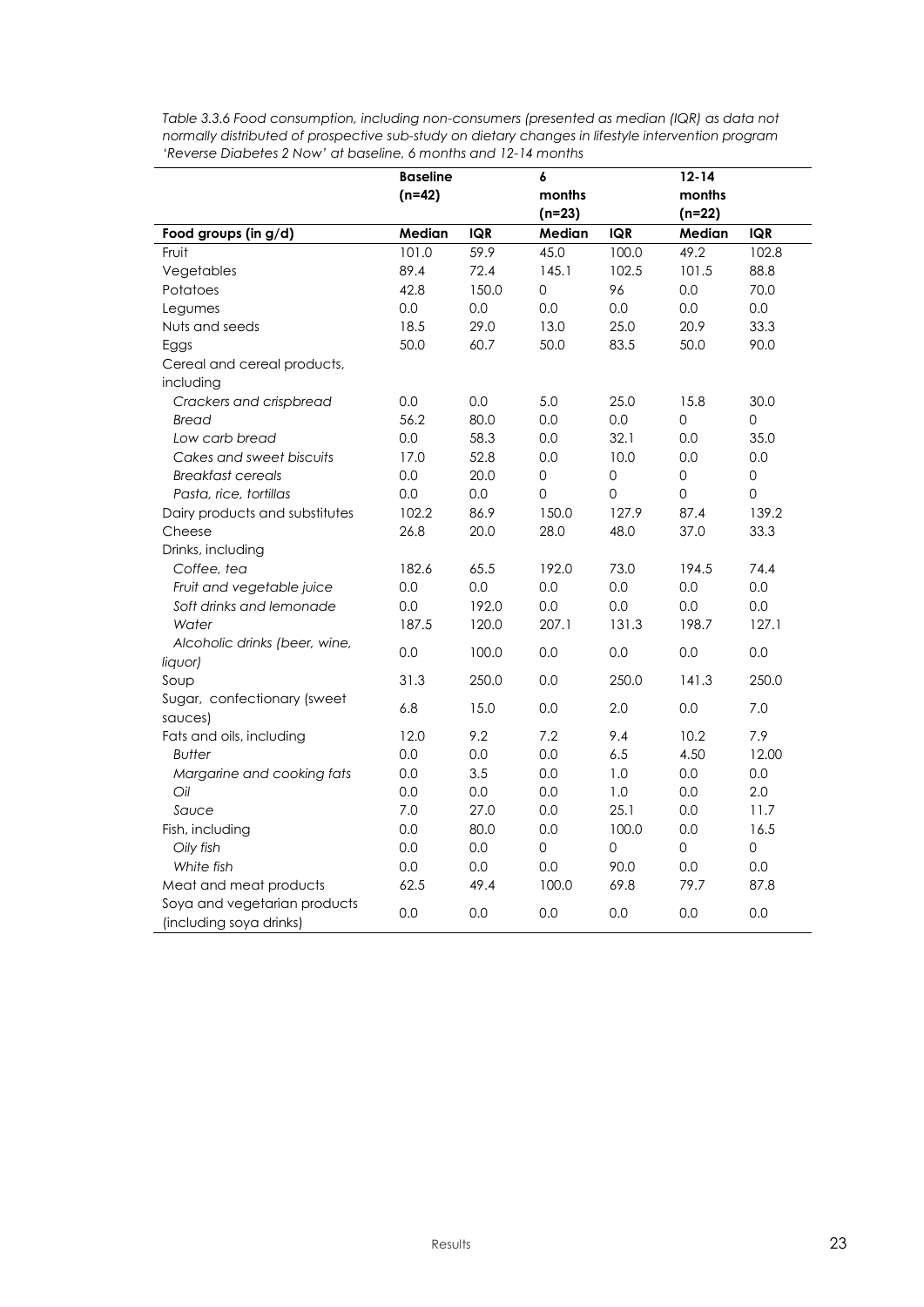# <span id="page-23-0"></span>**4 Discussion**

The results of these studies showed that the 6-month multidisciplinary group program designed to promote health literacy and lifestyle skills improves clinical parameters as well as quality of life in a substantial percentage of T2D patients after up to 24m. T2D is commonly considered a chronic progressive disease. Reduction of any medication dose is rare in regular clinical care. The present report signifies the potential of RD2N treatment as multicomponent lifestyle intervention to improve T2D in a significant number of patients, particularly in terms of medication use, metabolic control, as well as quality of life. Using a multidisciplinary approach, focussing on a broad spectrum of lifestyle skills rather than health literacy alone, as well as provision of biofeedback information on the effects of the intervention seems a viable approach.

We report real-life data, which is a strength of our study, as it reflects the impact of RD2N in daily clinical practice and thus provides evidence for real-life robust results. However, data collection in everyday life is less well-structured than in the context of a traditional clinical trial. The number of non-responders has been substantial in the present analyses, which probably biased the results since it is reasonable to suppose that less successful participants were more reluctant to respond to information requests.

Moreover, our analyses did not compare RD2N with another intervention, placebo and/or standard medical care. The lack of a control comparison hampers interpretation of the observations in terms of causality. However, application of the Bradford Hill criteria [23] to our study suggests a causal relationship between intervention and observed effects may be possible, as findings are biologically plausible and consistent over time. In addition, we cannot be sure that RD2N is any better than regular medical care in the Netherlands. However, reduction of GLmed in the course of time is rare in clinical practice, so the substantial decline in GLmed in response to RD2N treatment supports the idea that it contributes to better diabetes care.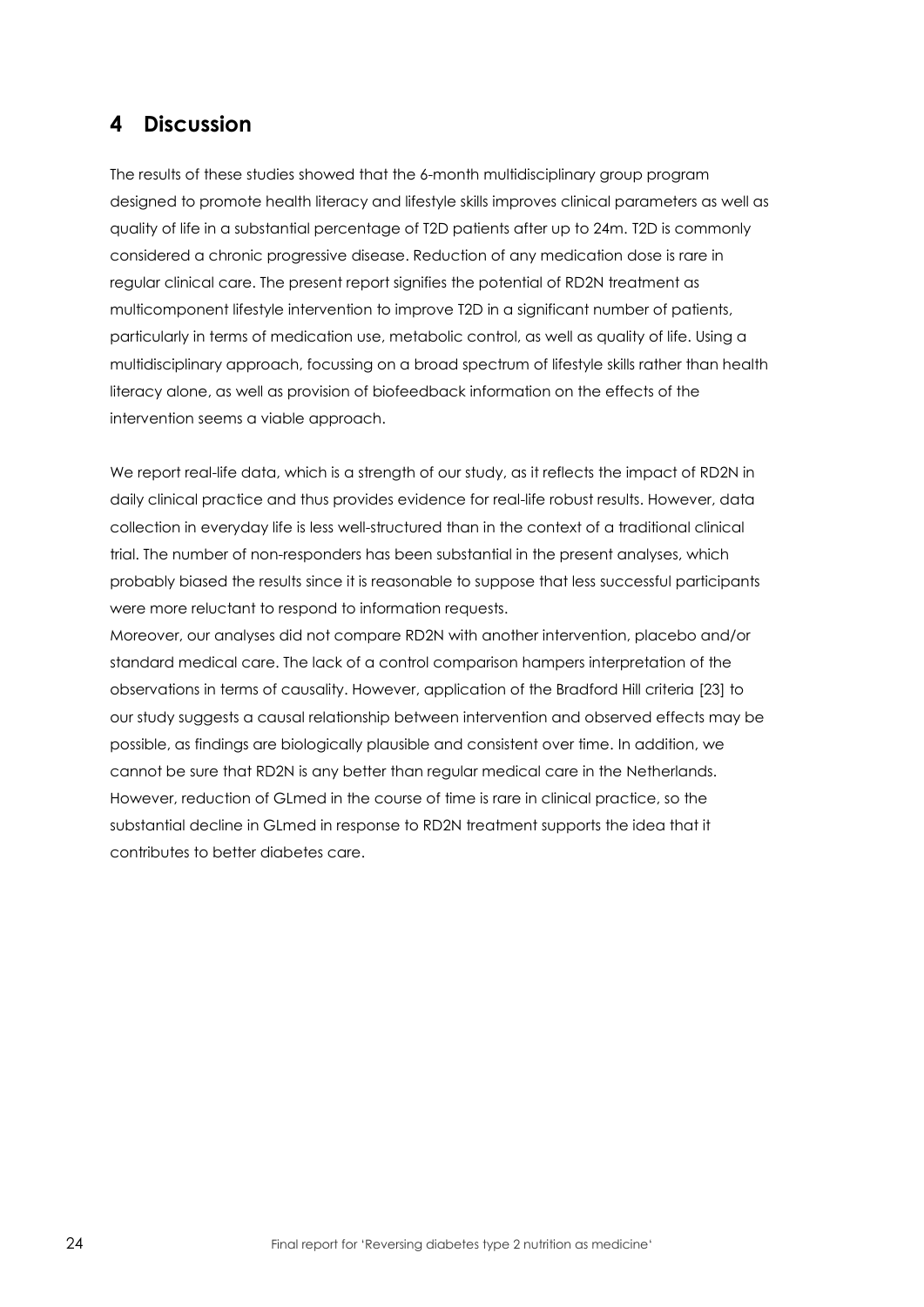# <span id="page-24-0"></span>**5 Conclusion**

With this Ekhagastiftelsen grant, we were able to show real-life robust, durable benefits of this lifestyle group program for T2D patients, particularly in terms of medication use, body weight and quality of life. This has contributed to building scientific practice-based evidence needed to incorporate this lifestyle intervention program as part of regular medical practice. As of 2020, the main health insurers fund this program and currently the Dutch Health Authority is investigating whether this program should be part of basic medical care.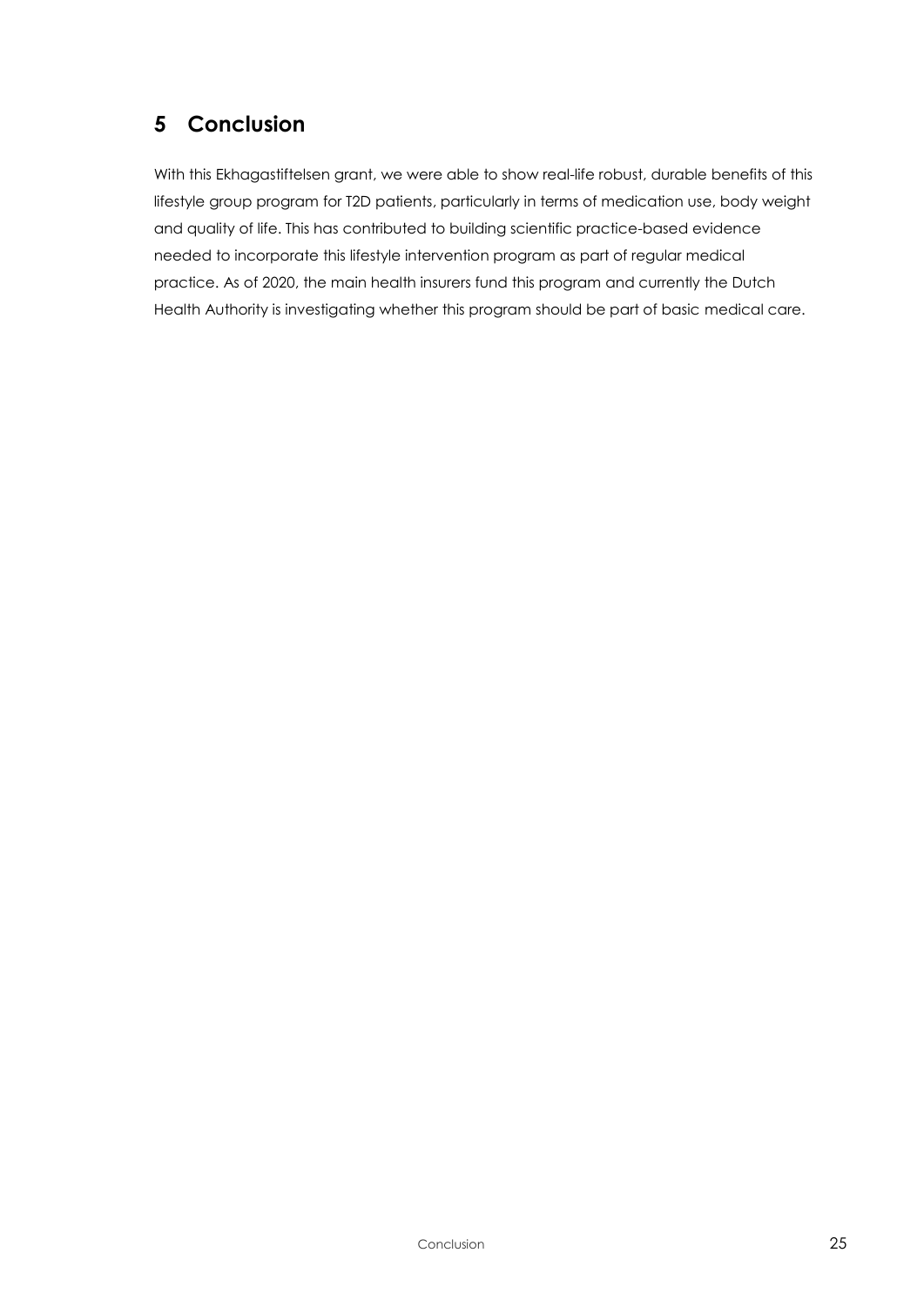# <span id="page-25-0"></span>**6 Scientific publications created by this project**

- *1.* Pot GK, Battjes-Fries MCE, Patijn ON, Pijl H, Witkamp RF, de Visser M, van der Zijl N, de Vies M, Voshol PJ. Nutrition and Lifestyle intervention in type 2 diabetes: pilot study in the Netherlands showing improved glucose control and reduction in glucose lowering medication. *BMJ Nutrition Prevention & Health, 2019;2;43-50 (Open Access: doi: 10.1136/bmjnph-2018-000012)*
- *2.* Pot GK, Battjes-Fries MCE, Patijn ON, van der Zijl N, Pijl H, Voshol PJ. Lifestyle medicine for type 2 diabetes: practice-based evidence for long-term efficacy of a multicomponent lifestyle intervention *BMJ Nutrition Prevention & Health, 2020;3(2):188- 195 (Open Access: doi: 10.1136/bmjnph-2020-000081)*
- *3.* Pot GK, Battjes-Fries MCE, Patijn ON, van der Zijl N, Pijl H, Voshol PJ. Leefstijlinterventie voor diabetes type 2: practice-based bewijs voor langere termijn effectiviteit van een leefstijlinterventie (Keer Diabetes2 Om). *[in Dutch] Huisarts en Wetenschap, 13 January 2021*
- *4.* Pot GK, de Jong H, Battjes-Fries MCE, Patijn ON, Pijl H, Voshol PJ. Observational study on dietary changes of participants following a multicomponent lifestyle style intervention program (Reverse Diabetes2 Now). *Journal of Human Nutrition and Dietetics, 29 December 2021<https://doi.org/10.1111/jhn.12976>*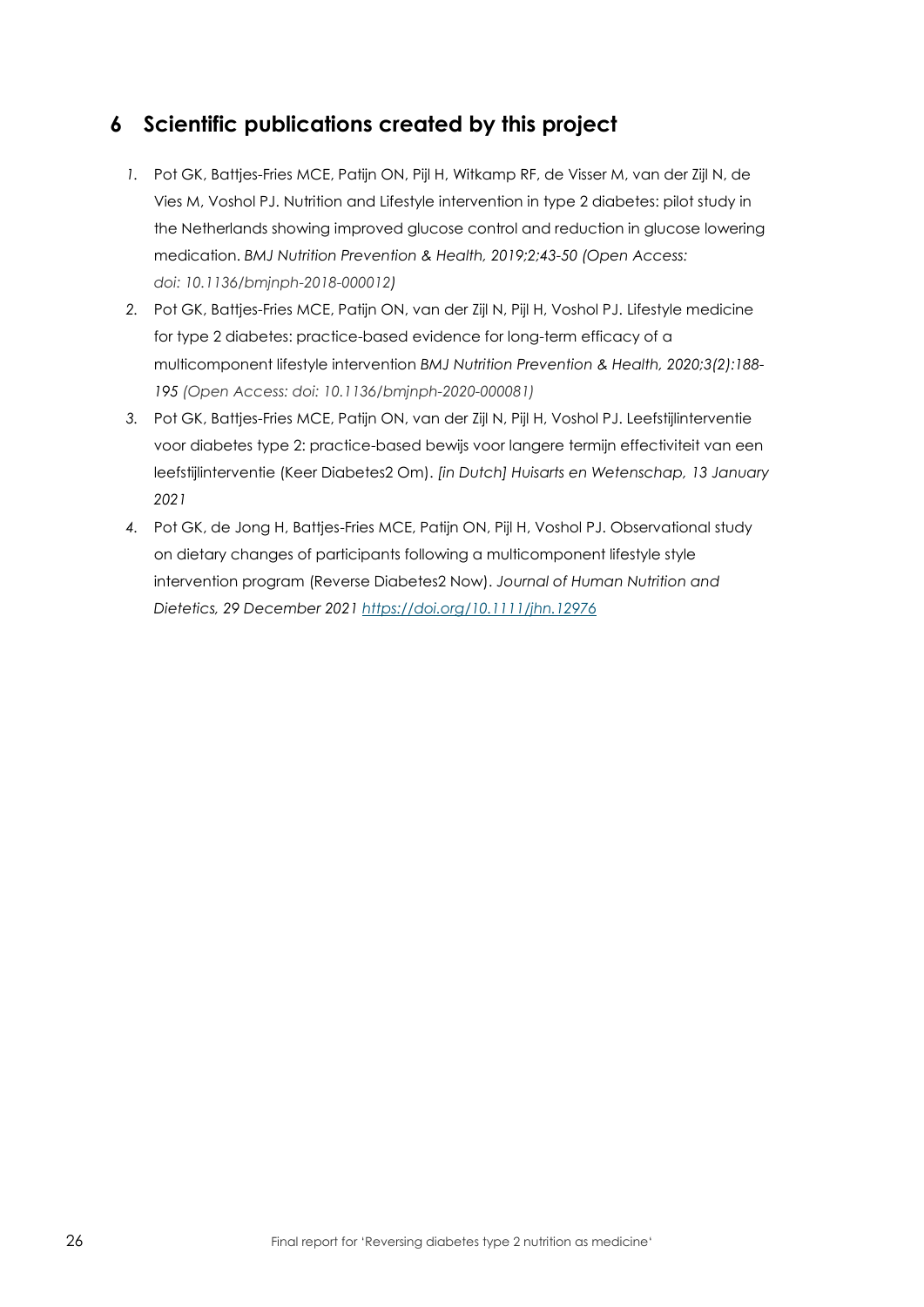### <span id="page-26-0"></span>**References**

- 1 Taylor R. Type 2 diabetes: etiology and reversibility. *Diabetes Care* 2013;**36**:1047–55. doi:10.2337/dc12-1805
- 2 Ajala O, English P, Pinkney J. Systematic review and meta-analysis of different dietary approaches to the management of type 2 diabetes. *Am J Clin Nutr* 2013;**97**:505–16. doi:10.3945/ajcn.112.042457
- 3 Bassuk SS, Manson JE. Lifestyle and Risk of Cardiovascular Disease and Type 2 Diabetes in Women: A Review of the Epidemiologic Evidence. *Am J Lifestyle Med* 2008;**2**:191–213. doi:10.1177/1559827608314095
- 4 Ford ES, Bergmann MM, Kröger J, *et al.* Healthy Living Is the Best Revenge. *Arch Intern Med* 2009;**169**:1355. doi:10.1001/archinternmed.2009.237
- 5 Colpani V, Baena CP, Jaspers L, *et al.* Lifestyle factors, cardiovascular disease and allcause mortality in middle-aged and elderly women: a systematic review and metaanalysis. *Eur J Epidemiol* 2018;**33**:831–45. doi:10.1007/s10654-018-0374-z
- 6 Loef M, Walach H. The combined effects of healthy lifestyle behaviors on all cause mortality: a systematic review and meta-analysis. *Prev Med (Baltim)* 2012;**55**:163–70. doi:10.1016/j.ypmed.2012.06.017
- 7 Kvaavik E, Batty GD, Ursin G, *et al.* Influence of Individual and Combined Health Behaviors on Total and Cause-Specific Mortality in Men and Women. *Arch Intern Med* 2010;**170**:711. doi:10.1001/archinternmed.2010.76
- 8 Lean ME, Leslie WS, Barnes AC, *et al.* Primary care-led weight management for remission of type 2 diabetes (DiRECT): an open-label, cluster-randomised trial. *Lancet* 2018;**39**:541– 51. doi:10.1016/S0140-6736(17)33102-1
- 9 Lean MEJ, Leslie WS, Barnes AC, *et al.* Durability of a primary care-led weightmanagement intervention for remission of type 2 diabetes: 2-year results of the DiRECT open-label, cluster-randomised trial. *Lancet Diabetes Endocrinol* 2019;**7**:344–55. doi:10.1016/S2213-8587(19)30068-3
- 10 Hallberg SJ, McKenzie AL, Williams PT, *et al.* Effectiveness and Safety of a Novel Care Model for the Management of Type 2 Diabetes at 1 Year: An Open-Label, Non-Randomized, Controlled Study. *Diabetes Ther* 2018;**9**:583–612. doi:10.1007/s13300-018- 0373-9
- 11 Athinarayanan SJ, Adams RN, Hallberg SJ, *et al.* Long-Term Effects of a Novel Continuous Remote Care Intervention Including Nutritional Ketosis for the Management of Type 2 Diabetes: A 2-Year Non-randomized Clinical Trial. *Front Endocrinol (Lausanne)* 2019;**10**:348. doi:10.3389/fendo.2019.00348
- 12 Look AHEAD Research Group TLAR, Wing RR. Long-term effects of a lifestyle intervention on weight and cardiovascular risk factors in individuals with type 2 diabetes mellitus: fouryear results of the Look AHEAD trial. *Arch Intern Med* 2010;**170**:1566–75. doi:10.1001/archinternmed.2010.334
- 13 Wolf AM, Conaway MR, Crowther JQ, *et al.* Translating lifestyle intervention to practice in obese patients with type 2 diabetes: Improving Control with Activity and Nutrition (ICAN) study. *Diabetes Care* 2004;**27**:1570–6.http://www.ncbi.nlm.nih.gov/pubmed/15220230 (accessed 2 Jul 2018).
- 14 Di Onofrio V, Gallé F, Di Dio M, *et al.* Effects of nutrition motivational intervention in patients affected by type 2 diabetes mellitus: a longitudinal study in Naples, South Italy. *BMC Public Health* 2018;**18**:1181. doi:10.1186/s12889-018-6101-6
- 15 Egger GJ, Binns AF, Rossner SR. The emergence of "lifestyle medicine" as a structured approach for management of chronic disease. *Med J Aust* 2009;**190**:143–5. doi:10.5694/J.1326-5377.2009.TB02317.X